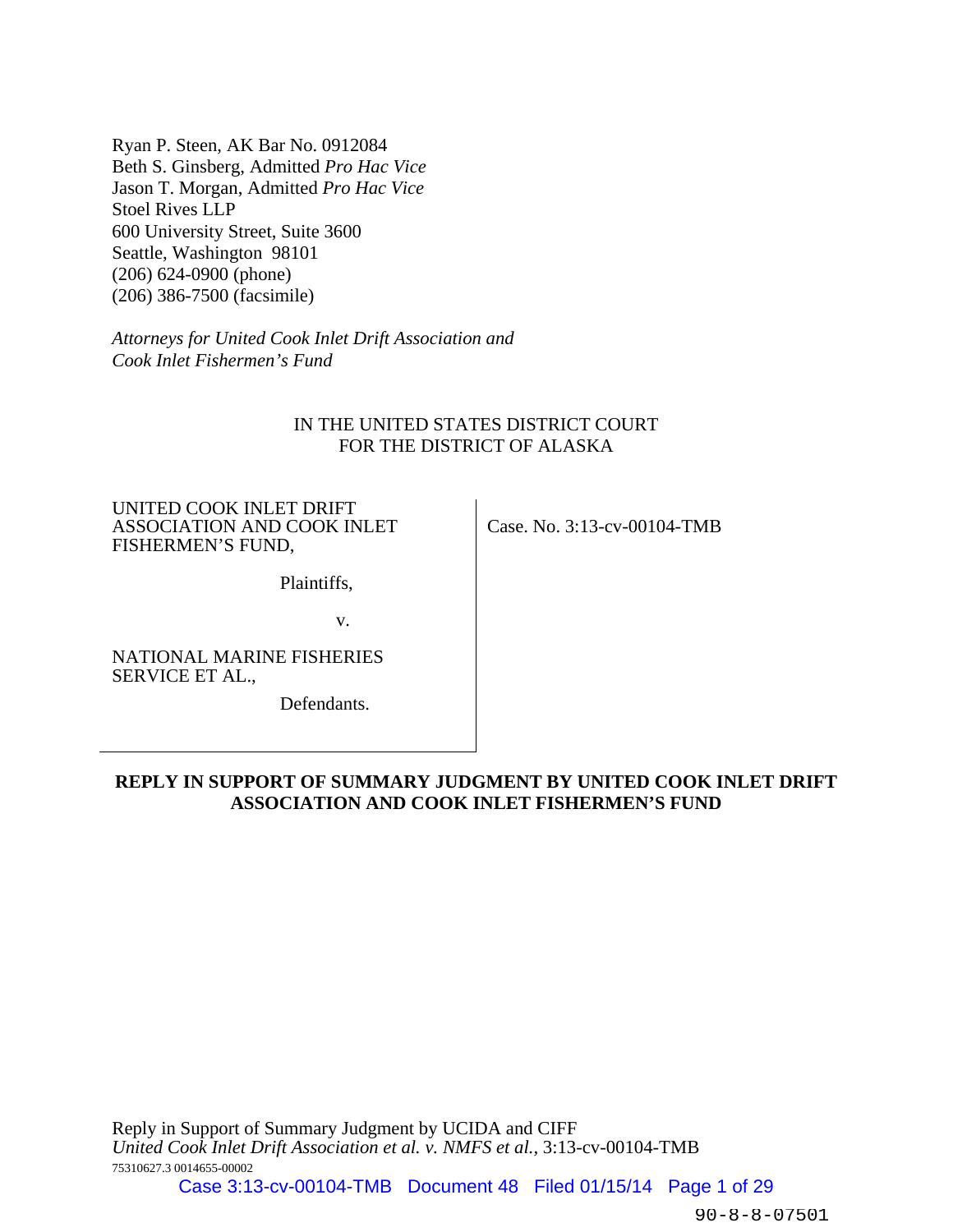## **TABLE OF CONTENTS**

| A.        |                  | Amendment 12 and Its Implementing Regulations Violate the                                                       |  |
|-----------|------------------|-----------------------------------------------------------------------------------------------------------------|--|
|           | 1.               | NMFS's Interpretation of the MSA Is Not Entitled to                                                             |  |
|           | 2.               | Regardless of Whether Chevron Applies, NMFS's Deferral<br>Process Is Contrary to the Language and Intent of the |  |
|           | 3.               | NMFS Failed to Address Its September 13, 2012 Fishery                                                           |  |
|           | 4.               | NMFS's Reliance on National Standards 3 and 7 Is                                                                |  |
| <b>B.</b> |                  |                                                                                                                 |  |
|           | 1.               | UCIDA Has Standing to Challenge NMFS's Compliance                                                               |  |
|           | 2.               | NMFS Failed to Take a Hard Look at the 2012 Fishery                                                             |  |
|           | 3.               | NMFS Failed to Take a Hard Look at the Impacts of                                                               |  |
|           | $\overline{4}$ . | NMFS's EA Failed to Consider a Reasonable Range of                                                              |  |
|           |                  |                                                                                                                 |  |
|           |                  |                                                                                                                 |  |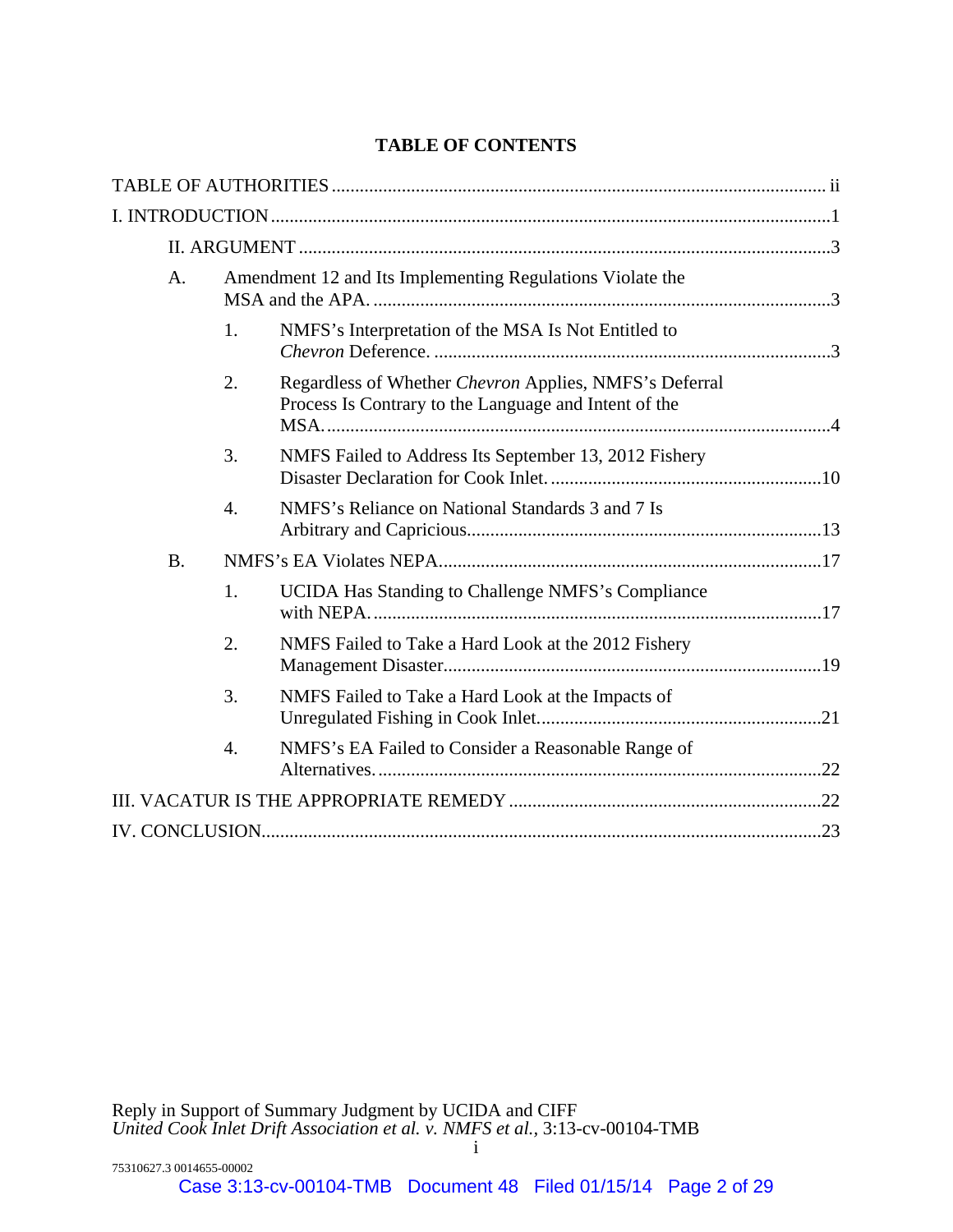# **TABLE OF AUTHORITIES**

## **Cases**

| Am. Iron & Steel Inst. v. EPA,                                                                                                         |
|----------------------------------------------------------------------------------------------------------------------------------------|
| Arrington v. Daniels,                                                                                                                  |
| Ass'n of Data Processing Serv. Orgs., Inc. v. Camp,                                                                                    |
| Blue Mountains Biodiversity Project v. Blackwood,                                                                                      |
| Botany Worsted Mills v. United States,                                                                                                 |
| Chevron U.S.A., Inc. v. NRDC, Inc.,                                                                                                    |
| Dep't of Transp. v. Pub. Citizen,                                                                                                      |
| Flaherty v. Bryson,                                                                                                                    |
| Greater Yellowstone Coal. v. Lewis,                                                                                                    |
| 'Ilio'ulaokalani Coal. v. Rumsfeld,                                                                                                    |
| Immigration & Naturalization Serv. v. Cardoza-Fonseca,                                                                                 |
| Lake Erie Alliance for Prot. of Coastal Corridor v. U.S. Army Corps of Eng'rs,                                                         |
| Monsanto Co. v. Geertson Seed Farms,                                                                                                   |
| Reply in Support of Summary Judgment by UCIDA and CIFF<br>United Cook Inlet Drift Association et al. v. NMFS et al., 3:13-cv-00104-TMB |

| 75310627.3 0014655-00002                                           |  |  |
|--------------------------------------------------------------------|--|--|
| Case 3:13-cv-00104-TMB  Document 48  Filed 01/15/14  Page 3  of 29 |  |  |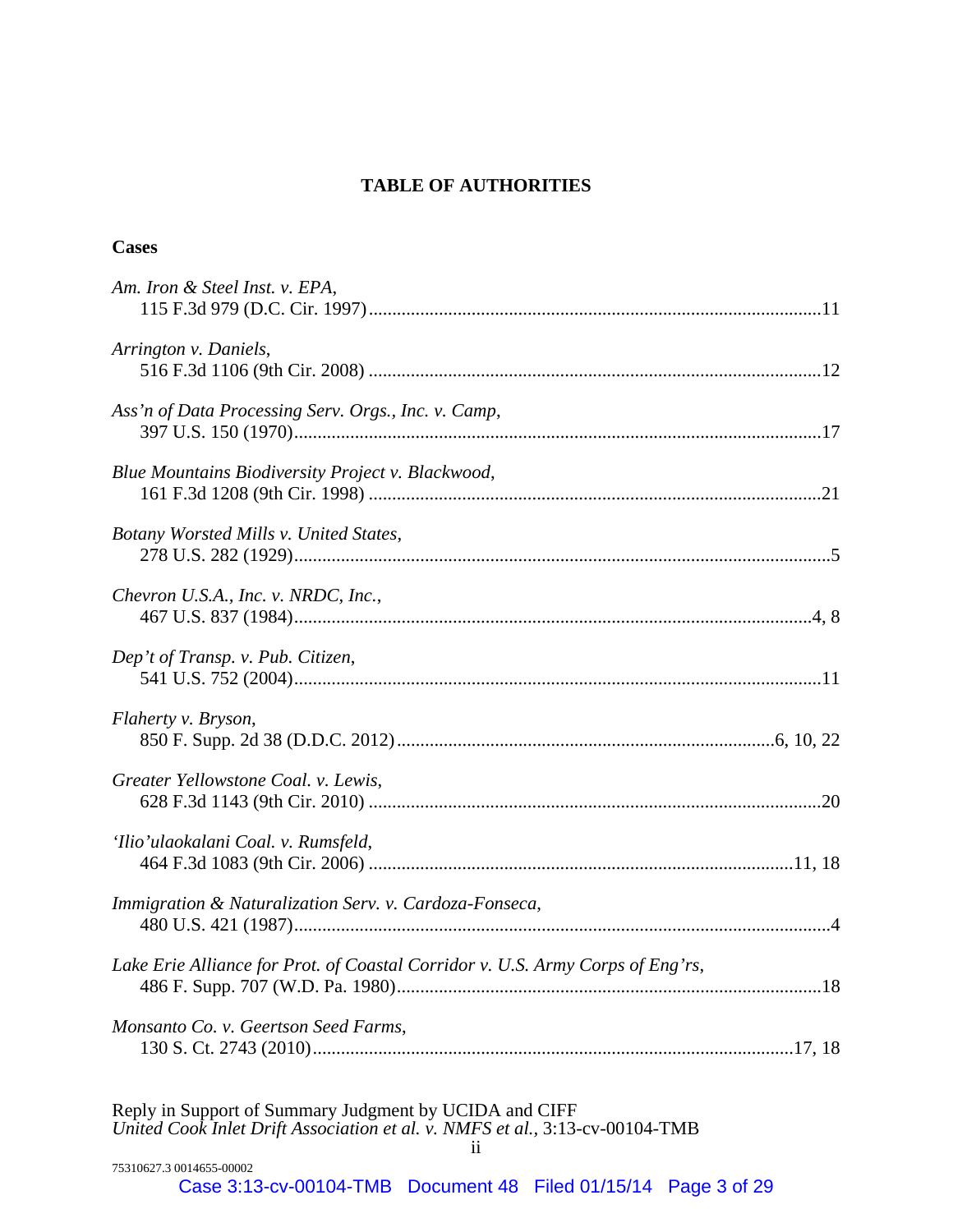| N. Idaho Cmty. Action Network v. U.S. Dep't of Transp.,                  |  |
|--------------------------------------------------------------------------|--|
| Nev. Land Action Ass'n v. U.S. Forest Serv.,                             |  |
| NRDC, Inc. v. Daley,                                                     |  |
| Port of Astoria, Or. v. Hodel,                                           |  |
| Price v. Stevedoring Servs. of Am., Inc.,                                |  |
| Ranchers Cattlemen Action Legal Fund United Stockgrowers of Am. v. USDA, |  |
| Trawler Diane Marie, Inc. v. Brown,                                      |  |
| United States v. Mead Corp.,                                             |  |
| W. Watersheds Project v. Abbey,                                          |  |
| Wash. Trollers Ass'n v. Kreps,                                           |  |
| <b>Statutes</b>                                                          |  |
|                                                                          |  |
|                                                                          |  |
|                                                                          |  |
|                                                                          |  |
|                                                                          |  |
|                                                                          |  |
|                                                                          |  |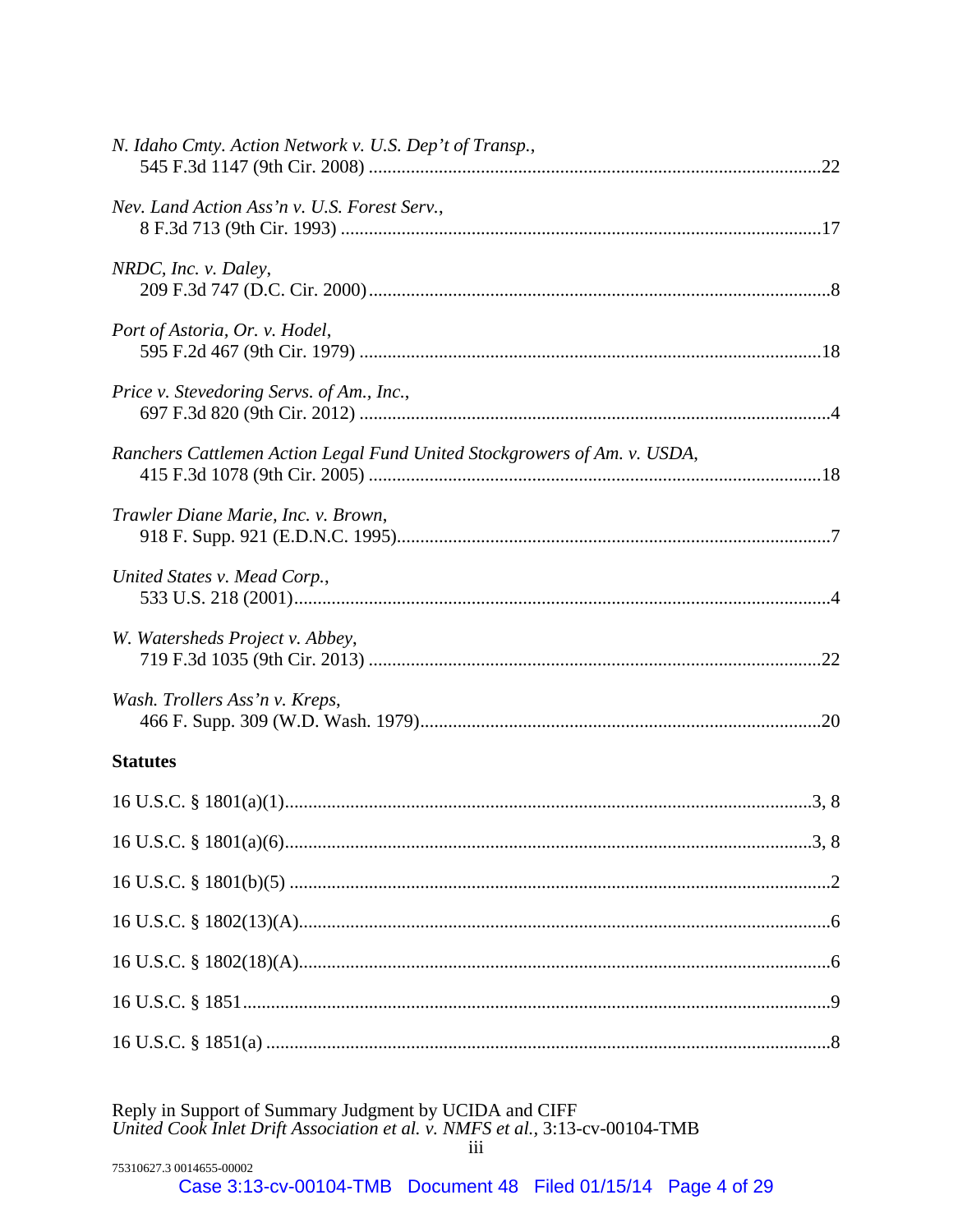| <b>Regulations</b> |
|--------------------|
|                    |
|                    |
|                    |
|                    |
|                    |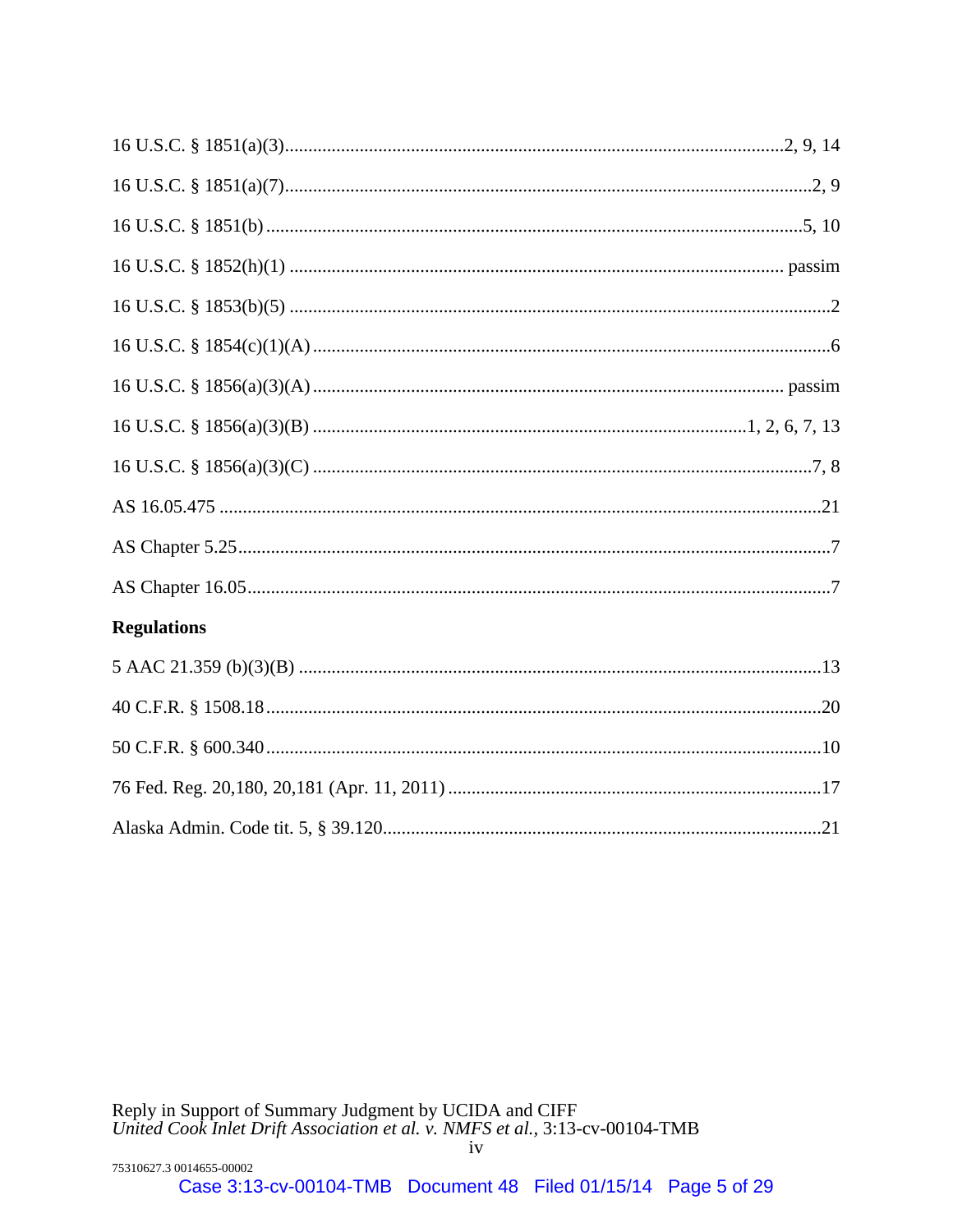#### **I. INTRODUCTION**

 $N<sup>1</sup>$  and the state go to great lengths to make this case much more complicated than it needs to be. UCIDA has challenged NMFS's decision to remove the Cook Inlet EEZ fishery from the scope of the Salmon FMP, thereby (in its own words) "deferring" management to the state of Alaska. The fundamental problem with this decision to "defer" is that it uses a process created from whole cloth. The MSA never uses the word "defer" and the process created by NMFS not only has no textual basis in the statute, but is directly contrary to the express "delegation" procedure set forth in the MSA. The delegation process allows NMFS to delegate management to a state through a fishery management plan subject to ongoing federal oversight. NMFS's so-called "deferral" procedure is an impermissible end-run around both the delegation procedure and the express obligation in 16 U.S.C.  $\S$  1852(h)(1) (Section 302(h)(1)) requiring NMFS to produce a fishery management plan for each fishery under its jurisdiction that requires conservation and management. Not only is NMFS's self-created deferral process without statutory authority, it is also without agency precedent. NMFS has never before removed an entire fishery from a fishery management plan using this process.

NMFS's only statutory support for this "deferral" process is 16 U.S.C. § 1856(a)(3)(A) (Section  $306(a)(3)(A)$ ), which allows a state to "regulate a fishing vessel outside the boundaries" of the State" if there is no fishery management plan in place and the "fishing vessel is registered under the law of that State."<sup>2</sup> This provision is silent on and in no way authorizes deferral of conservation and management obligations for an entire "fishery." Equally important, the authority to "regulate a fishing vessel" contemplated in  $306(a)(3)(A)$  is a far cry from the authority over "management of the fishery" as provided elsewhere in the MSA.<sup>3</sup> That is especially so when, as here, the authority to "regulate a fishing vessel," does not even include every vessel that could operate within that area.<sup>4</sup> Section 306(a)(3)(A)'s grant of jurisdiction

<sup>&</sup>lt;u>1</u>  $1$ . This reply brief uses the same abbreviations and conventions as Plaintiffs' Memorandum in Support of Summary Judgment, as well as NMFS's convention of citing briefs and documents in this case by ECF number and page.

<sup>&</sup>lt;sup>2</sup> 16 U.S.C. § 1856(a)(3)(A).

<sup>3</sup> *Compare id.* (emphasis added) *with id*. at § 1856(a)(3)(B) (emphasis added).

 $4$  *Id.* at § 1856(a)(3)(A) (applying only to vessels registered under the law of the state).

Reply in Support of Summary Judgment by UCIDA and CIFF *United Cook Inlet Drift Association et al. v. NMFS et al.,* 3:13-cv-00104-TMB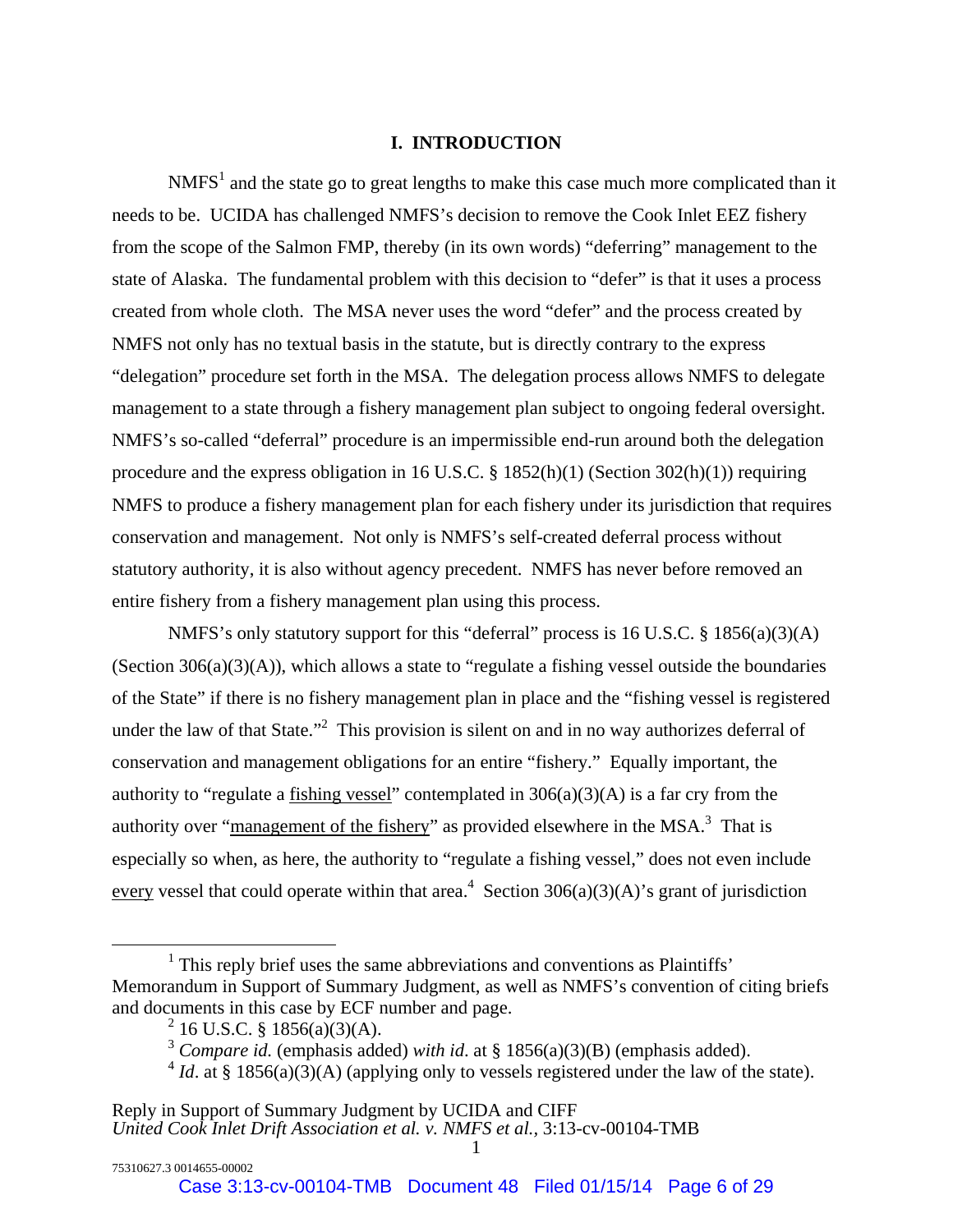over certain vessels, as opposed to entire fisheries, does not support NMFS's cramped reading of the MSA.

Lacking statutory support for their "deferral" process, NMFS insists this invented process is reasonable because salmon management is complicated, the state is best poised to timely deal with those complications, and imposing a fishery management plan would create an unnecessarily burdensome regime. Even assuming these practical limitations existed, they do not authorize NMFS to circumvent the MSA. While the state may be better poised to administer the fishery on a day-to-day basis, it must do so consistent with the MSA and under the directives of an approved fishery management plan, not through an unsanctioned and unsupervised deferral. In any event, the MSA contemplates that these concerns can be addressed through cooperative efforts between the state and the Council, by incorporating appropriate, existing state measures into the plan, and delegating day-to-day administration of that plan to the state.<sup>5</sup>

NMFS's further attempts to justify its statutory departures on the basis of National Standards 3 and 7 (16 U.S.C. §§ 1851(a)(3) and (a)(7), Section 301(a)(3) and (a)(7)) similarly fail because the standards themselves in no way authorize abdication to the state. Moreover, as discussed in Sections II.A.4, even if those standards could justify a decision to eliminate a fishery management plan in some circumstances, those circumstances are not present here, given the significant fishery disaster that culminated in the 2012 collapse of Cook Inlet Chinook salmon stocks, and the unprecedented fishery closures that ensued. The express and separate acknowledgements of these serious fishery problems by NMFS, the Secretary of Commerce, and the U.S. Fish and Wildlife Service clearly demonstrate the need for the continued federal oversight contemplated by the MSA.

With respect to NEPA, NMFS's arguments are equally unavailing. As explained in Section II.B.1, NMFS's efforts to avoid NEPA altogether on standing grounds are neither supported by applicable case law nor the record. UCIDA's standing declarations make clear that UCIDA's interests are both grounded in environmental and natural resource concerns as well as economic considerations. Contrary to NMFS's allegations, UCIDA's motivations do not revolve around allocation issues; they are animated by concerns about the long-term health of the fishery

 $5$  *Id.* at §§ 1801(b)(5), 1852(h)(1), 1853(b)(5), 1856(a)(3)(B).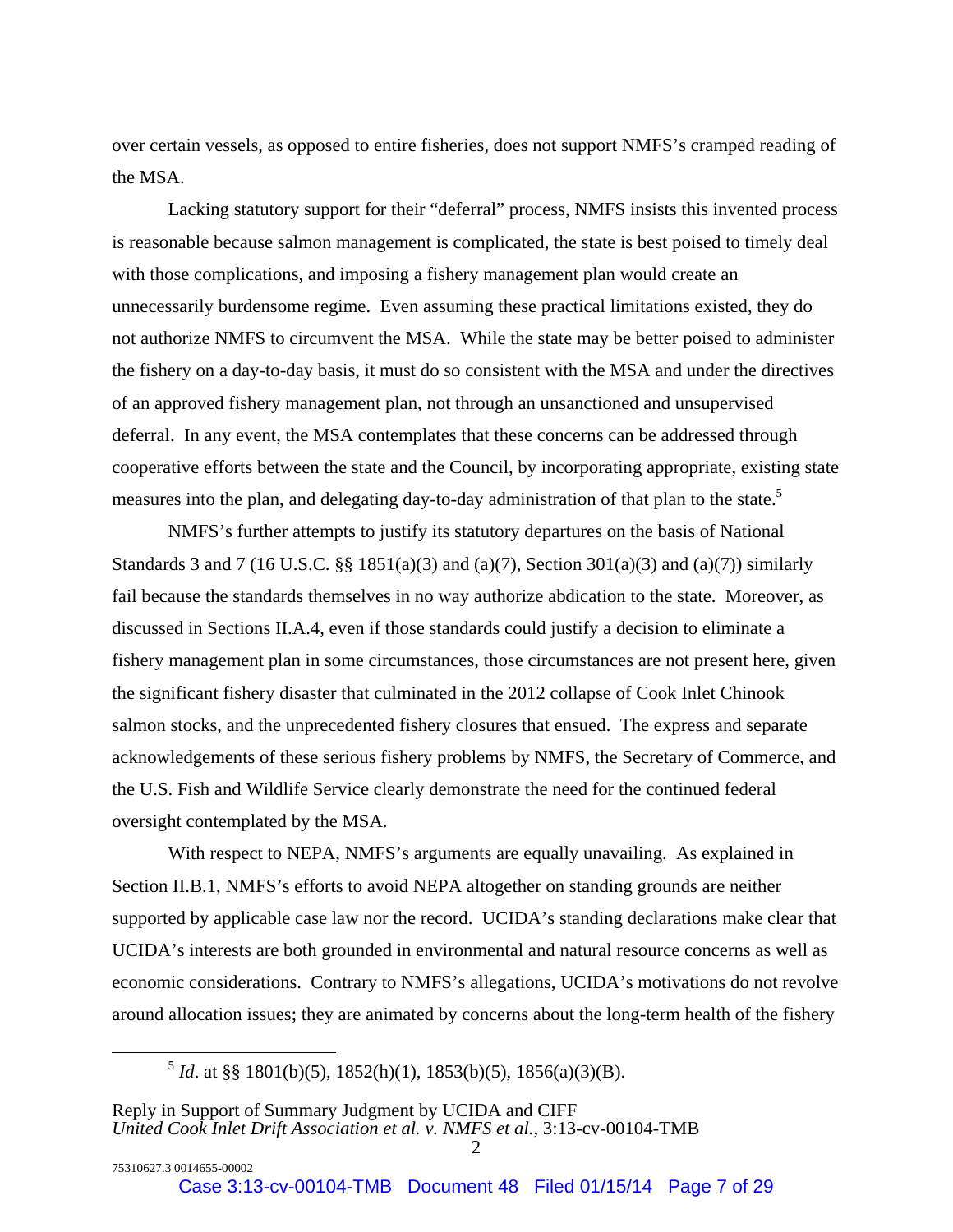resource and the ecosystem on which that fishery depends, and by long-term declines in the fishery's productivity.<sup>6</sup> UCIDA filed this lawsuit because it believes, just as Congress stated in passing the MSA, that: (1)"the anadromous species which spawn in United States rivers or estuaries, constitute *valuable and renewable natural resources*;" (2) that a "national program for the conservation and management of the fishery resources of the United States is necessary . . . to insure conservation . . . and realize the full potential of the Nation's fishery resources;" and (3) therefore that NMFS must produce a fishery management plan for "each fishery" in the EEZ that requires "conservation and management."<sup>7</sup>

NMFS's arguments as to the adequacy of its NEPA analysis fail because it did not discuss, let alone take a hard look at, the impacts of the 2012 fishery disaster. As explained in Section II.B.2, because the record low returns of Chinook salmon in Cook Inlet occurred after the EA was completed, NMFS cannot credibly insist that the EA need not have been supplemented to address that disaster or its underlying causes. Nor can NMFS credibly continue to assert that its refusal to consider an alternative that retains federal oversight of the Cook Inlet Salmon fishery was reasonable, especially in light of its failure to look at the causes or the ecological ramifications of the 2012 disaster in the first place.

 For all these reasons, and those discussed more fully below, the Court should vacate NMFS's decision and remand it with instruction to prepare and implement a fishery management plan for the Cook Inlet Salmon Fishery in conformity with the MSA, APA and NEPA.

#### **II. ARGUMENT**

#### **A. Amendment 12 and Its Implementing Regulations Violate the MSA and the APA.**

**1. NMFS's Interpretation of the MSA Is Not Entitled to** *Chevron* **Deference.** 

The threshold legal issue presented in this case is whether MSA Section 302(h)(1), which expressly mandates the development of a fishery management plan by NMFS "for each

 <sup>6</sup>  $6$  UCIDA could not have been more clear to both NMFS and the Council that its concerns were about the health of the stocks, not allocation issues: "This is not . . . an allocation issue for UCIDA. Other people have tried to put those words in our mouth. It's not. It is about abundance of the stocks." AR\_RULEFMP\_0000161 (statement of Dr. Maw to the Council, reproduced for NMFS).

 $7\,16$  U.S.C. §  $1801(a)(1)$ , (6) (emphasis added).

Reply in Support of Summary Judgment by UCIDA and CIFF *United Cook Inlet Drift Association et al. v. NMFS et al.,* 3:13-cv-00104-TMB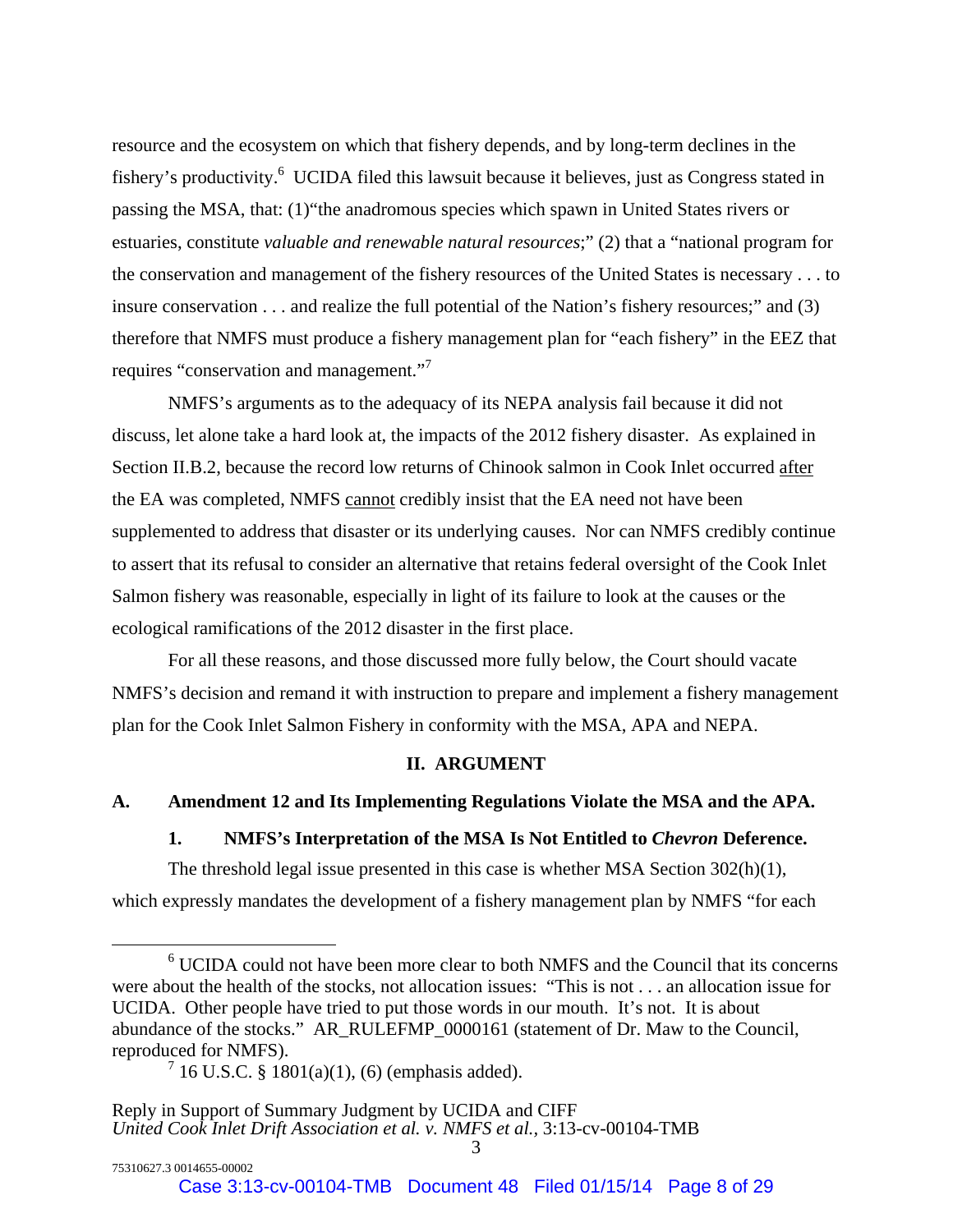fishery under its authority that requires conservation and management," grants NMFS the discretion to decline to produce a plan for a fishery that requires conservation and management.<sup>8</sup> NMFS insists that its interpretation of the MSA, which is premised on a reading of the statute that *implicitly* allows NMFS to "defer" management to the state, is entitled to deference under *Chevron U.S.A., Inc. v. NRDC, Inc..* <sup>9</sup> Yet, no deference is owed here. The Supreme Court has held that "pure question[s] of statutory construction" are "for the courts to decide" by "[e]mploying traditional tools of statutory construction."10 Deference under *Chevron* applies only if "the agency interpretation claiming deference was promulgated in the exercise of" congressionally delegated authority "to make rules carrying the force of law."11

Because NMFS's final rule here does not offer any interpretation of MSA Section 302(h)(1) and does not use the term "defer," there is no interpretation of MSA Section 302(h)(1) that could possibly be subject to a *Chevron* analysis. Instead, NMFS has adopted its interpretation of MSA Section 302(h)(1) as a litigation position, and such interpretations are entitled to no deference under *Chevron*. 12

## **2. Regardless of Whether** *Chevron* **Applies, NMFS's Deferral Process Is Contrary to the Language and Intent of the MSA.**

UCIDA's opening brief demonstrated that the plain language of Section 302(h)(1) expressly requires NMFS to develop a fishery management plan "for each fishery under its authority that requires conservation and management."13 UCIDA further demonstrated that the MSA expressly provides a mechanism to "delegate management of the fishery to a State" *through* a properly promulgated fishery management plan (just as NMFS has done in the East Area under the salmon FMP) subject to continued oversight, and even allows NMFS to "incorporate" a state's management measures (if consistent with the MSA) into the fishery management plan.<sup>14</sup>

- <sup>10</sup> *Immigration & Naturalization Serv. v. Cardoza-Fonseca*, 480 U.S. 421, 446 (1987).
- <sup>11</sup> *United States v. Mead Corp.*, 533 U.S. 218, 218, 227 (2001).

<sup>12</sup> *Price v. Stevedoring Servs. of Am., Inc.*, 697 F.3d 820, 827 (9th Cir. 2012).

 $^{13}$  16 U.S.C. § 1852(h)(1).

<sup>14</sup> *Id.* at §§ 1853(b)(5), 1856(a)(3)(B).

 <sup>8</sup>  $^8$  16 U.S.C. § 1852(h)(1).<br><sup>9</sup> 467 U.S. 837 (1984).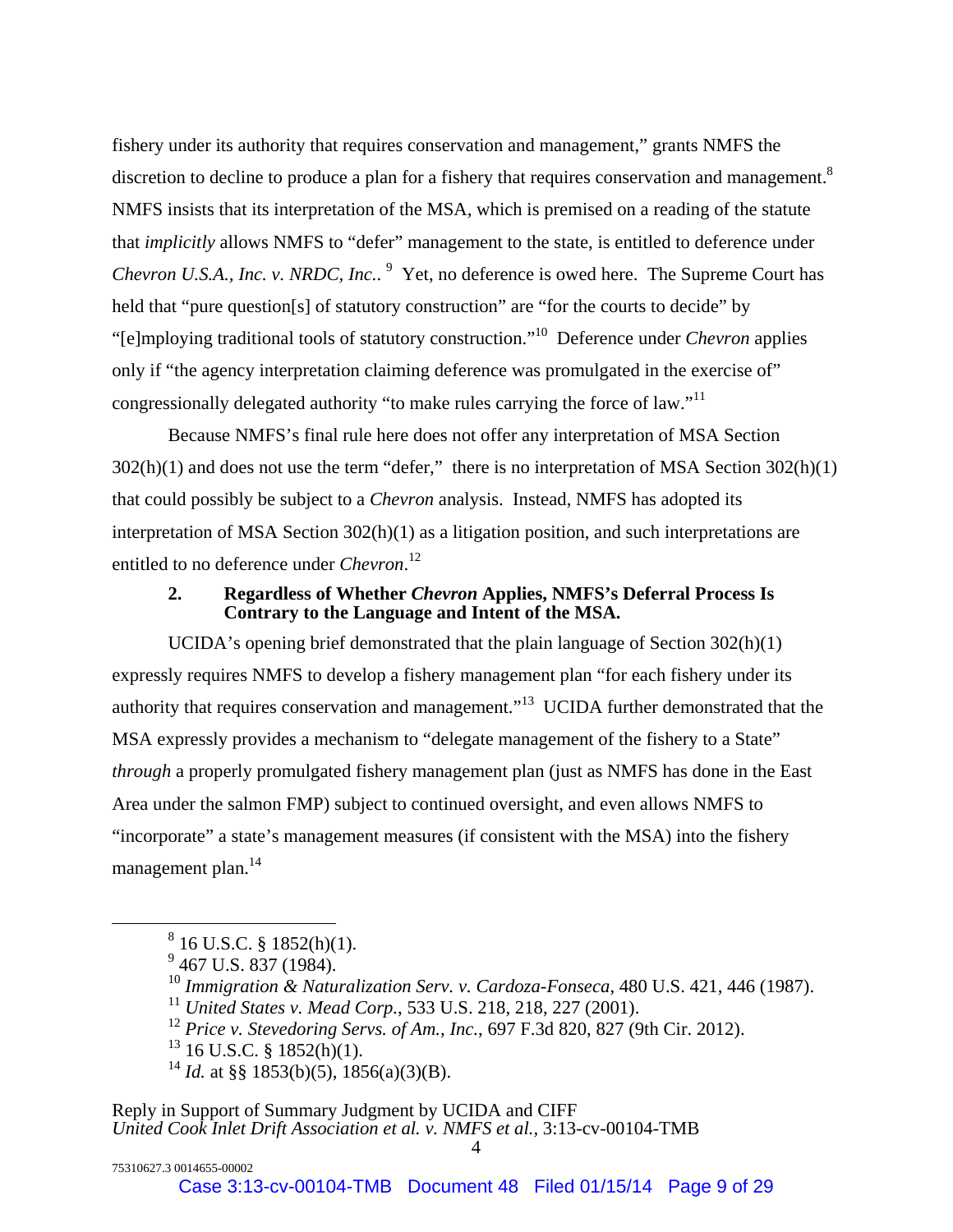NMFS and the state do not respond to UCIDA's position that under basic cannons of statutory construction, Congress's decision to provide an express mechanism to transfer conservation and management over a fishery forecloses "'any other mode'" of accomplishing that same result.<sup>15</sup> It would make little sense to suggest, as NMFS does here, that Congress both: (1) expressly provided a process to transfer conservation and management over a fishery to a state through a delegated plan (subject to continuing federal supervision to ensure compliance with the MSA); and (2) intended, *sub silentio*, to allow NMFS to avoid that delegation process by deferring to the state with no on-going oversight or assurances of compliance with the MSA.

Similarly, NMFS tries to ignore the fact that its wholesale creation of a "deferral" process requires the Court to impermissibly insert the word "federal" in front of "conservation and management" in Section  $302(h)(1)$ , in violation of basic cannons of construction.<sup>16</sup> NMFS does not dispute that Congress elsewhere in the MSA utilized "federal" as a qualifier on specific language, and that the MSA also uses the phrase "conservation and management measures" in other portions of the MSA in a manner that cannot be limited to federal actions. 17

NMFS makes only two arguments in response to these clear statutory mandates: (1) Section 302(h) does not apply; and (2) UCIDA's interpretation of Section 302(h)(1) renders Section 306(a)(3)(A) superfluous. Neither argument has merit.

Regarding NMFS's obligation to comply with Section 302(h)(1), the district court in *Flaherty v. Bryson*<sup>18</sup> decisively held that NMFS must comply with that section. As the court explained, NMFS is required to review the Council's proposed fishery management plans, amendments, and implementing regulations to determine whether they are consistent with all provisions of the MSA; NMFS's "responsibilities therefore include ensuring compliance with

<sup>17</sup> The state incorrectly argues that NMFS has interpreted 16 U.S.C. § 1852(h)(1) by regulation to mean that the "conservation and management which may be required in EEZ fisheries is 'federal' conservation and management." ECF 44 at 11. But the "regulation" cited by the state is actually the National Standard 7 "advisory guidelines," which do not purport to interpret 16 U.S.C. § 1852(h)(1), and which Congress has explained do "not have the force and effect of law." 16 U.S.C. § 1851(b). NMFS's brief does not join this incorrect argument. 18 850 F. Supp. 2d 38 (D.D.C. 2012).

 <sup>15</sup> ECF 30 at 36 (quoting *Botany Worsted Mills v. United States*, 278 U.S. 282, 289 (1929)).

 $^{16}$  ECF 30 at 34-35.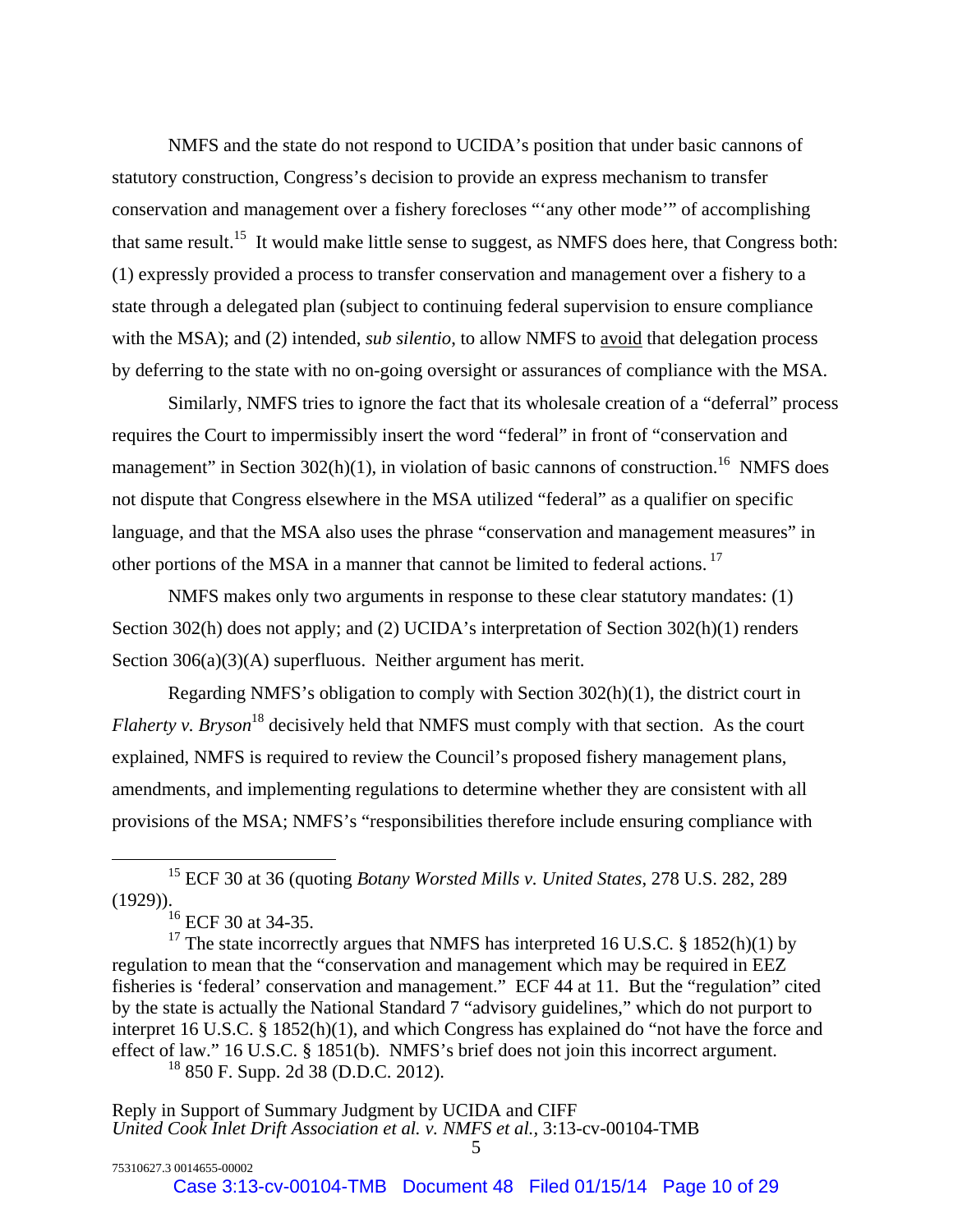Section 1852(h)'s [302(h)] requirement that the council prepare an FMP or amendment for any stock of fish that 'requires conservation and management.'"19 Thus, the *Flaherty* decision demonstrates that NMFS is required to ensure compliance with Section 302(h)(1) and its failure to do so violates the APA.<sup>20</sup>

As for NMFS's insistence that UCIDA's interpretation of Section 302(h)(1) conflicts with Section 306(a)(3)(A), *there is no such conflict*. Section 302(h)(1) requires NMFS to ensure the creation of a fishery management plan for each "fishery" that requires conservation and management in the EEZ, while allowing NMFS to "delegate[] management of the fishery to a State" in the plan itself.<sup>21</sup> Section 306(a)(3)(A), by contrast, grants limited authority to a state to regulate certain "vessels," not a "fishery."<sup>22</sup> Section 306(a)(3)(A) is thus not a general grant of authority for states to manage an EEZ "fishery" in the absence of an FMP, and indeed, all parties agree that a state cannot regulate out-of-state vessels in the absence of an FMP. As expressly defined in the MSA, a "vessel" is not a "fishery."<sup>23</sup>

Instead of providing a general grant of authority to manage EEZ fisheries, Section 306(a)(3) contemplates the scenario where NMFS has determined that no "conservation and management" are required for a "fishery" in the EEZ (per Section  $302(h)(1)$ ), but that the

<sup>21</sup> 16 U.S.C. §§ 1852(h)(1), 1856(a)(3)(B).

<sup>&</sup>lt;sup>19</sup> *Id.* at 54-55 (quoting 16 U.S.C. § 1852(h)(1)). In addition, the MSA places the *exact same obligation on NMFS* to prepare its own fishery management plan for a fishery that "requires conservation and management" if the Council refuses to produce a proper plan. 16 U.S.C.  $§$  1854(c)(1)(A).

**<sup>20</sup>** 850 F. Supp. 2d at 55. In a footnote, NMFS mistakenly argues that the *Flaherty* case undermines UCIDA's interpretation. The court in *Flaherty* explained that Section 302(h)(1) of the MSA required NMFS to make a determination as to whether a specific stock (river herring) required "conservation and management" and further held that NMFS had violated that provision by excluding river herring without any reasoned explanation as to why no conservation and management was necessary. *Id*. at 52. This is entirely consistent with UCIDA's position. The court did not address (and was not presented with) issues of state management or whether NMFS could defer those obligations to state management.

<sup>&</sup>lt;sup>22</sup> *Id.* at § 1856(a)(3)(A).

<sup>&</sup>lt;sup>23</sup> *Id.* at § 1802(18)(A) ("fishing vessel" means "any vessel, boat, ship, or other craft which is used for . . . fishing"); *id.* at § 1802(13)(A) ("fishery" means "one or more stocks of fish which can be treated as a unit for purposes of conservation and management"); *compare* AS Chapter 5.25 (regulating boat safety and registration requirements) *with* AS Chapter 16.05 (governing regulation of fisheries).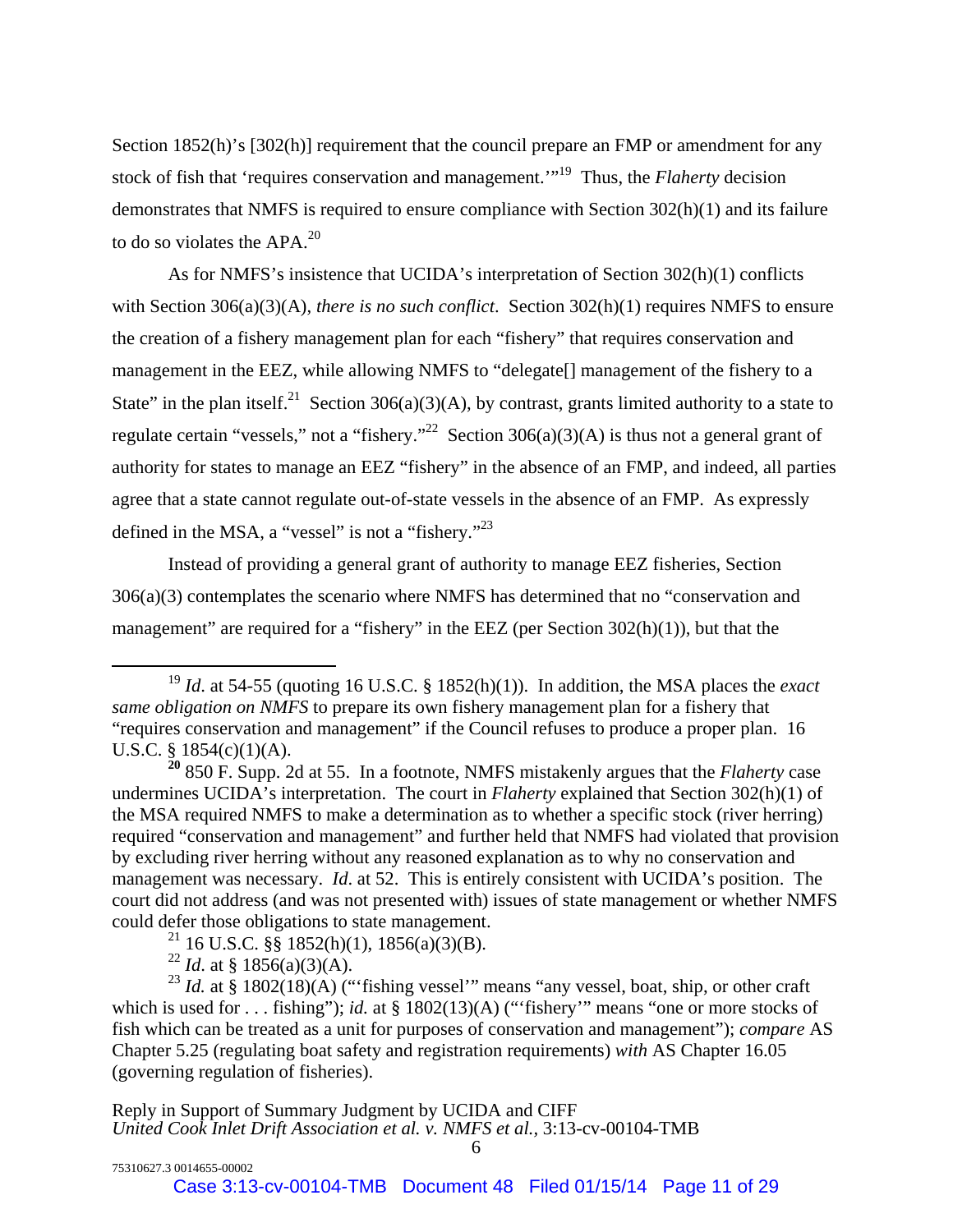adjoining state has found some need to regulate a "vessel" (per Section  $306(a)(3)(A)$ ). This situation could occur, for example, where some incidental level of fishing in federal waters could have a negative impact on a state fishery, because the state and NMFS disagree as to whether conservation and management are necessary, or because the Council has not yet had the opportunity to produce a fishery management plan for an emerging or developing fishery. Interpreting Section 302(h)(1) to obligate NMFS to develop a fishery management plan for "each" federal fishery that "requires conservation and management" (precisely as the statute reads) is entirely consistent with Section 306(a)(3).

The state also cites Section  $306(a)(3)(C)$  to support its argument that the MSA contemplates state regulation of a fishery in the absence of an  $FMP<sup>24</sup>$  But, like Section  $306(a)(3)(A)$ , this section is limited to the regulation of a "fishing vessel," and more importantly, the authority it provides terminates once NMFS approves a fishery management plan.<sup>25</sup> This provision was inserted into the MSA in 1996 to respond to the efforts by scallop fishermen to exploit a jurisdictional loophole that existed in Prince William Sound because the Council had not yet developed a fishery management plan.<sup>26</sup> That loophole allowed unregulated fishing in federal waters that adversely impacted the state scallop fishery.<sup>27</sup> Congress's grant of authority in Section  $306(a)(3)(A)$  was accordingly limited to out-of-state vessels operating in an EEZ fishery "for which there was no fishery management plan in place on August 1, 1996," and evaporates once that plan was developed.<sup>28</sup> Tellingly, NMFS concedes that this provision does not apply here.<sup>29</sup>

Even assuming that there were any ambiguity in this plain language requirement found under Section 302(h)(1) (and there is not) NMFS's deferral process "so completely diverges from any realistic meaning of the [MSA] that it cannot survive scrutiny under *Chevron* Step

Case 3:13-cv-00104-TMB Document 48 Filed 01/15/14 Page 12 of 29

 $^{24}$  ECF 44 at 13.

<sup>&</sup>lt;sup>25</sup> 16 U.S.C. § 1856(a)(3)(C).

<sup>26</sup> ECF 30 at 49 n.215 (discussing *Trawler Diane Marie, Inc. v. Brown*, 918 F. Supp. 921 (E.D.N.C. 1995)).<br> $^{27}$  *Id.* 

<sup>&</sup>lt;sup>28</sup> 16 U.S.C. § 1856(a)(3)(C).

 $29$  ECF 43 at 23 n.4.

Reply in Support of Summary Judgment by UCIDA and CIFF *United Cook Inlet Drift Association et al. v. NMFS et al.,* 3:13-cv-00104-TMB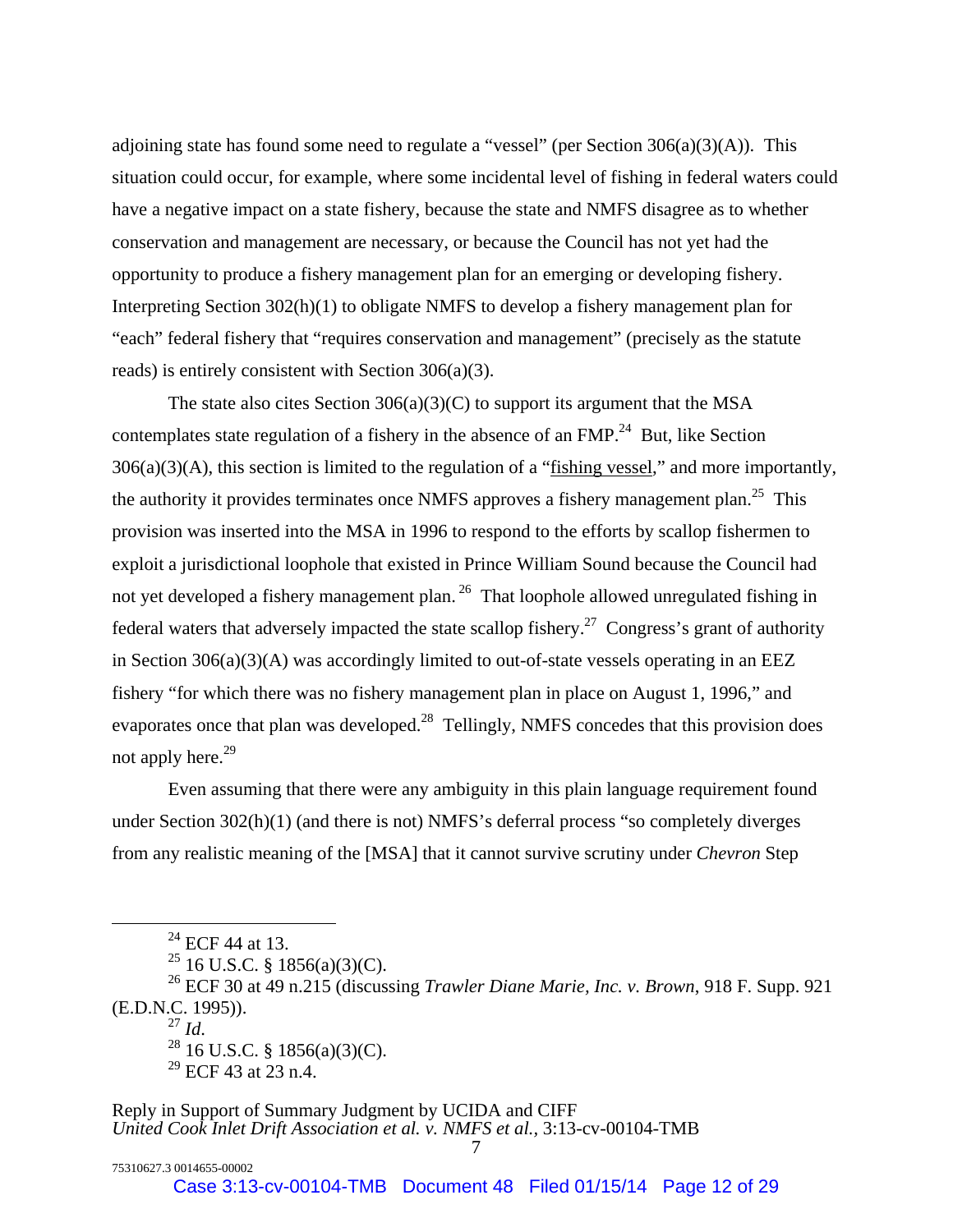Two."<sup>30</sup> Indeed, there is no textual basis for the so-called "deferral" procedure because NMFS created this procedure from whole cloth. And, as discussed above, NMFS's invention of this socalled "deferral" process creates an illogical end-run around the express delegation procedure provided in the MSA.

Moreover, the deferral process utilized by NMFS here effectively turns the MSA's management regime upside down. The MSA contemplates a "national program" for the benefit of the nation as a whole, and for managing fisheries in the EEZ through regionally adopted fishery plans subject to explicit "national standards."31 As discussed above, the states have an important role in that process, through participation on the Council; the Council may, as appropriate, coordinate federal management with states through incorporation of state policies into national fishery management plans, and may even delegate management of that fishery to the states.

In direct contrast to these explicit mandates, NMFS, in this case, has taken an entire fishery that occurs in federal waters -- the Cook Inlet salmon fishery -- and removed it from the fishery management plan. NMFS's regulatory abdication<sup>32</sup> allows this fishery to be managed however the state deems fit. The Cook Inlet fishery need not be managed for the benefit of the nation or to meet the national standards, and there is no accountability to NMFS or the Council. Indeed, the state's counsel has instructed the Alaska Board of Fisheries that it need not comply with or even follow the MSA in regulating this fishery. "It is the State's position that the

 <sup>30</sup> *NRDC, Inc. v. Daley*, 209 F.3d 747, 753 (D.C. Cir. 2000).

 $31$  16 U.S.C. §§ 1801(a)(1), 1801(a)(6), 1851(a).

 $32$  NMFS unfairly claims that UCIDA's brief (and apparently briefs filed in other cases) "exaggerates" the nature of the dispute by making it look like NMFS "simply abandoned management of salmon fishing off the coast of Alaska altogether," when, NFMS claims, it merely redrew a few lines on a map to exclude the Cook Inlet portion of the EEZ from the fishery management plan. ECF 43 at 10. But NMFS concedes that its line-drawing exercise "has the effect of deferring management to the State" for the *entirety* of this important fishery. ECF 43 at 10.<sup>32</sup> Its self-created deferral process provides no continuing federal oversight, check-in, or other mechanism to ensure continued compliance with the MSA. "Abandonment" or "abdication" is an apt adjective to describe NMFS's "deferral" under these circumstances.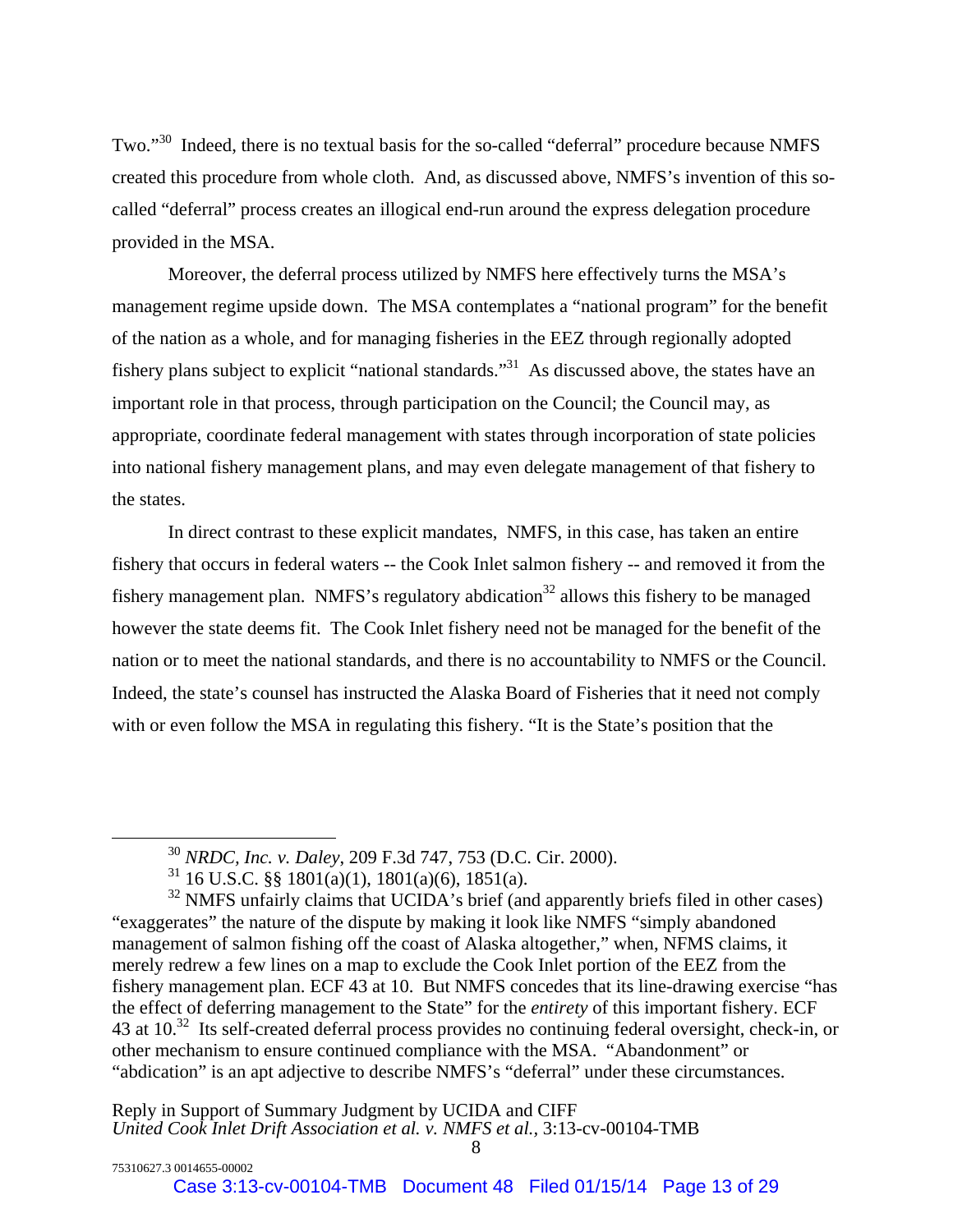Magnuson Stevens Act does not apply to this fishery."<sup>33</sup> Based on these facts, there is no credible way to read the MSA as sanctioning such deferral.

Nor does NMFS find any support for its deferral process in National Standards 1 and 7 (Section  $301(a)(1)$  and (7)). NMFS argues that those standards require the Council to "necessarily consider whether existing management of a fishery provides that the national interest in a fishery [is] safeguarded," and allows the Council to "determine that existing management measures adequately protect those interests" such that "there may be no need for Federal involvement."<sup>34</sup>

NMFS's characterization of these provisions cannot be reconciled with the text of the statute for two reasons. First, Section 301 sets forth the national standards that govern the substance of all fishery management plans.<sup>35</sup> It does not instruct NMFS or the Council as to whether a fishery management plan is required in the first instance. The standards for determining whether a fishery management plan is required at all are provided in Section  $302(h)(1)$ .

Second, the text of National Standards 3 and 7 does not provide the kind of discretion that NMFS desires. National Standard 3 provides: "Conservation and management measures shall prevent overfishing while achieving, on a continuing basis, the optimum yield from each fishery for the United States fishing industry."36 National Standard 7 provides: "Conservation and management measures shall, where practicable, minimize costs and avoid unnecessary duplication."<sup>37</sup> These provisions speak only to the necessity and propriety of specific "conservation and management measures" -- things contained in a fishery management plan - *not to the necessity or propriety of the plan itself*.

Similarly, NMFS's reliance on its "advisory guidelines" to National Standard 7 fares no better.<sup>38</sup> As the court in *Flaherty* explained, NMFS's national standard guidelines "cannot be

 <sup>33</sup> AR\_RULEFMP\_0000035.

 $34$  ECF 43 at 25.

<sup>35 16</sup> U.S.C. § 1851.

<sup>36</sup> *Id.* at § 1851(a)(3).

 $37$  *Id.* at § 1851(a)(7).

<sup>38</sup> ECF 43 at 31-32 (citing 50 C.F.R. § 600.340).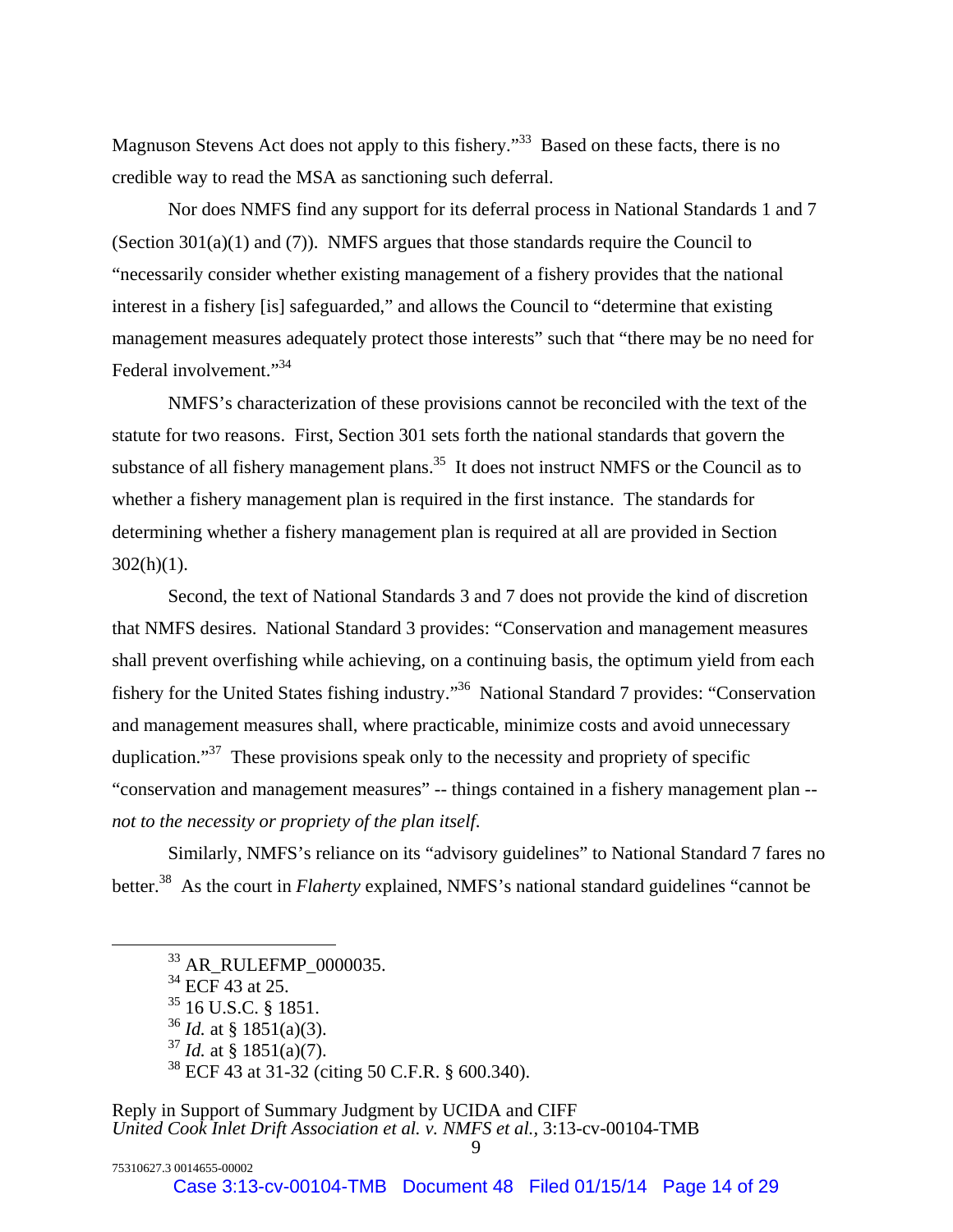understood to permit NMFS to ignore its duty to ensure compliance with the MSA."<sup>39</sup> That is especially true because Congress made clear that the national standard guidelines "shall not have the force and effect of law."40 NMFS cannot use advisory guidelines -- especially guidelines that address different provisions of the MSA -- to expand or diminish its obligation to produce plans required by Section 302(h)(1).

Lastly, NMFS argues that its advisory guidelines implementing National Standard 7 should somehow be given more credence because they are longstanding and Congress has "had plenty of opportunities to correct it."41 This argument ignores Congress's explicit admonishment that these advisory guidelines "shall not have the force and effect of law."42 There is no reason for Congress to *correct* guidelines where it has already decreed those guidelines to have no legal effect. More importantly, NMFS points to *no other examples* where it has actually decided (as it has here) to approve the removal of an entire fishery from the fishery management plan, based on National Standard 7 guidelines or otherwise. The closest example NMFS produced was the *Flaherty* case, where NMFS's failure to include an entire fishery in the fishery management plan was found arbitrary and capricious.<sup>43</sup> This is hardly a call to action for Congress.

In short, there is no statutory basis whatsoever for NMFS's invented "deferral" procedure; the only appropriate mechanism to transfer management to the state is through the express statutory delegation process, which NMFS pointedly decided to avoid.

## **3. NMFS Failed to Address Its September 13, 2012 Fishery Disaster Declaration for Cook Inlet.**

In addition to these failings, UCIDA's opening brief explained that NMFS acted arbitrarily and capriciously by failing to reconcile (or even address) its 2012 disaster declaration for Cook Inlet with its determination that these fisheries are "adequately managed" by the state in accordance with the MSA.<sup>44</sup> Indeed, as UCIDA explained, NMFS did not address the

75310627.3 0014655-00002

 <sup>39 850</sup> F. Supp. 2d at 56.

 $40$  16 U.S.C. § 1851(b).

 $41$  ECF 43 at 42.

 $42$  16 U.S.C. § 1851(b).

 $43$  850 F. Supp. 2d at 52.

 $44$  ECF 30 at 37-40.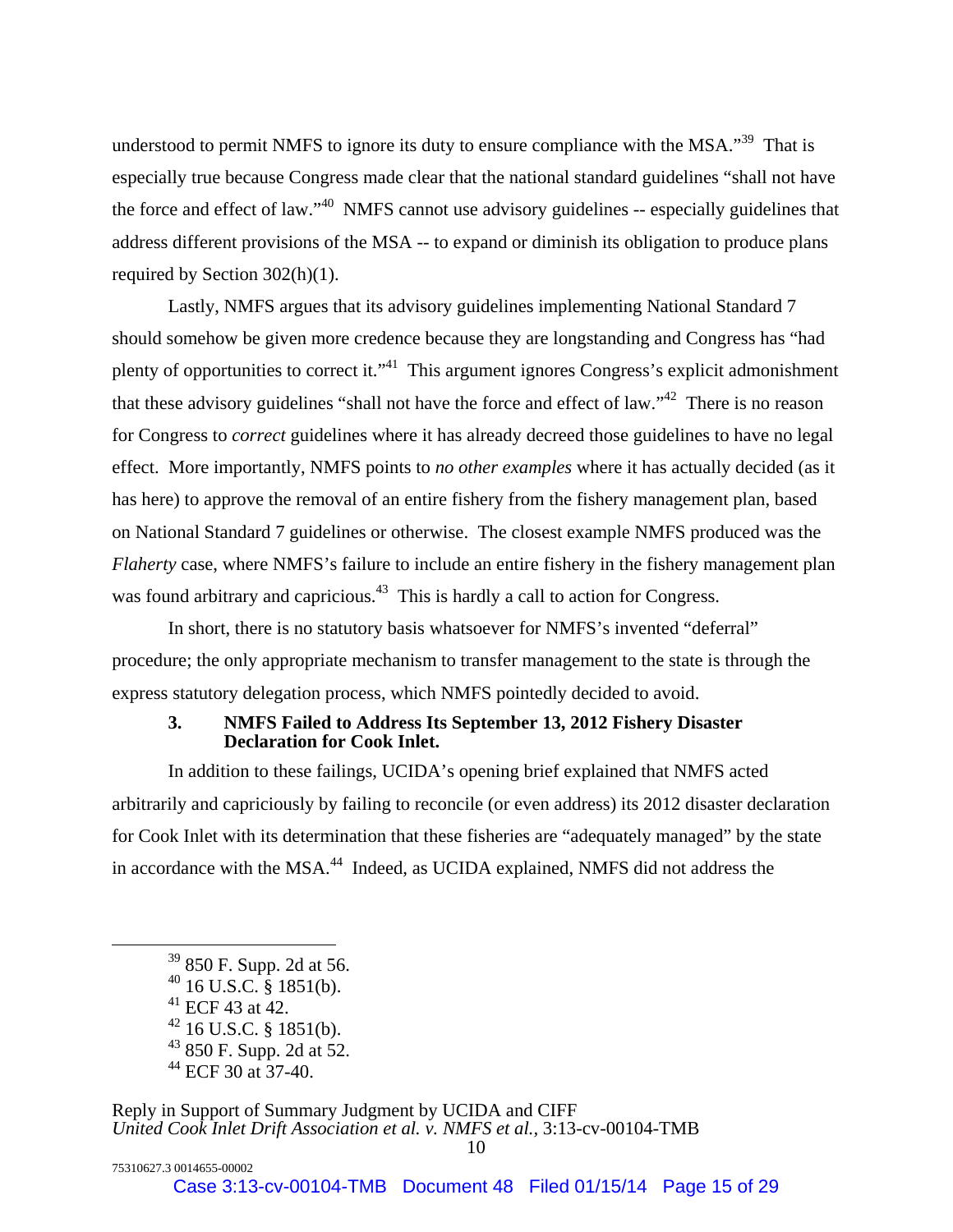disastrous 2012 fishing season at all. NMFS provides three justifications in response, none of which has any merit.

First, NMFS argues that UCIDA waived this argument because it did not tell NMFS about the 2012 fishery disaster during the public comment period.<sup>45</sup> The doctrine of waiver is not applicable here. The public comment period closed on May 29, 2012.<sup>46</sup> The events giving rise to the 2012 disaster occurred in June and July of 2012. The Governor of Alaska asked NMFS to declare a fishery disaster for Cook Inlet on August 16, 2012.<sup>47</sup> UCIDA sent in its supplemental comments *that very same day*.<sup>48</sup> UCIDA could not have commented to NMFS on May 29, 2012 regarding a disaster that had not yet happened. Nor was it required to. The only case cited by NMFS that deals with new information arising *after* the close of the comment period (*American Iron & Steel Institute v. EPA)* makes UCIDA's point, that "[a]n agency does, however, have an obligation to deal with newly acquired evidence in some reasonable fashion."<sup>49</sup>

Indeed, the Ninth Circuit has established that there is no obligation *at all* to raise comments on issues where the agency had "independent knowledge of the very issue that concerns Plaintiffs in this case[;] . . . 'there is no need for a commentator to point them out specifically in order to preserve its ability to challenge a proposed action."<sup>50</sup> NMFS, of course, had independent knowledge of its own Cook Inlet disaster declaration, and that the cause of that disaster was "unknown." Under these circumstances, there can hardly be a waiver.

Second, NMFS argues that it did, in fact, address the 2012 disaster because (a) it mentions the disaster in the final rule; and (b) it previously addressed underlying concerns regarding over-escapement or potential mismanagement.<sup>51</sup> Neither argument is credible. NMFS's only mention of the 2012 disaster is to explain that its removal of Cook Inlet from the

75310627.3 0014655-00002

<sup>50</sup> *'Ilio'ulaokalani Coal. v. Rumsfeld*, 464 F.3d 1083, 1093 (9th Cir. 2006) (quoting *Dep't of Transp. v. Pub. Citizen,* 541 U.S. 752, 765 (2004)).  $51$  ECF 43 at 35.

 <sup>45</sup> ECF 34-35.

<sup>46</sup> AR\_RULEFMP\_0000001.

<sup>&</sup>lt;sup>47</sup> AR\_RULEFMP\_000190.

<sup>48</sup> AR\_RULEFMP\_0001872.

<sup>49</sup> *Am. Iron & Steel Inst. v. EPA,* 115 F.3d 979, 1007 (D.C. Cir. 1997). NMFS's other cases are inapposite as they deal with parties that allegedly failed to raise arguments that could have been made during the public comment period. *See* ECF 43 at 34-35.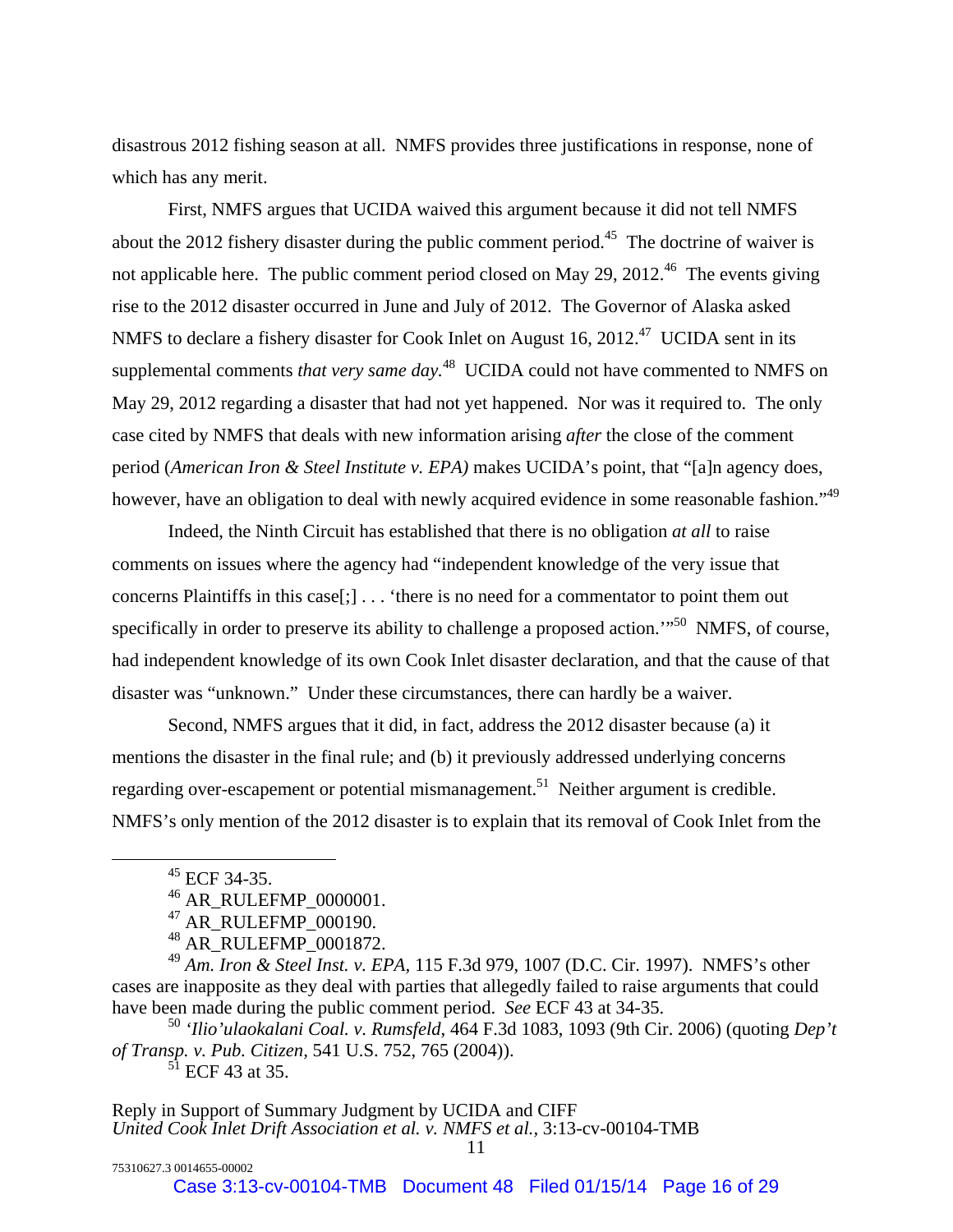fishery management plan does not affect the availability of disaster funds. That inapposite explanation does not discuss the reasons behind the disaster, nor its impact on the fishery and the fishing community.52 Similarly, NMFS's response to prior comments in no way addresses the concerns associated with the 2012 disaster including the "abrupt decline of Chinook salmon in the Kenai River and Northern District streams;" the "significant unanticipated decline of important fishery resources," and "undetermined" cause of those unprecedented declines.<sup>53</sup> Nor does the final rule anywhere address the "abrupt" and "unanticipated decline" of Chinook salmon in Cook Inlet in 2012 or the fact that the reason for the decline is unknown, and does not attempt to reconcile these events with NMFS's determination that the state is adequately managing Cook Inlet fisheries in a manner consistent with the MSA. Attempts by NMFS to shore up these record deficiencies are too little, too late, and must be regarding as *post hoc* rationalizations.54

Third, NMFS now argues that the disaster declaration only applied to a state fishery in state waters and that therefore "no fishery that occurs in Federal waters . . . was affected by the Secretary's determination."<sup>55</sup> Because this rationale does not appear in the record, it too, must be disregarded as a *post hoc* rationalization.<sup>56</sup> In any event, these rationales reflect a fundamental misunderstanding of fishery management in Cook Inlet and are belied by the record.<sup>57</sup> Driftnet fishermen operating in the Cook Inlet EEZ have permits that allow them to fish for all five species of anadromous fish in Cook Inlet, including Chinook salmon.<sup>58</sup> The same Chinook

<sup>54</sup> *Arrington v. Daniels*, 516 F.3d 1106, 1112-13 (9th Cir. 2008) (explaining that courts "may look only to the administrative record to determine whether the agency has articulated a rational basis for its decision…. *Post hoc* explanations of agency action by appellate counsel cannot substitute for the agency's own articulation of the basis for its decision." (citations omitted)).

 $55$  ECF 43 at 36.

75310627.3 0014655-00002

<sup>56</sup> *Arrington,* 516 F.3d at 1112-13.

<sup>57</sup> *See* AR\_RULEFMP\_0001902 (state press release explaining that low Chinook salmon numbers resulted in severe restrictions to "all fisheries"). By regulation, any closure of the setnet fishery automatically triggers state water closures on drift gillnetting, necessarily forcing more fishing effort into the EEZ. *See* 5 AAC 21.359 (b)(3)(B).

<sup>58</sup> AR\_RULEFMP\_0000030.

 <sup>52</sup> AR\_RULEFMP\_0001049-50.

<sup>&</sup>lt;sup>53</sup> AR\_RULEFMP\_0001903.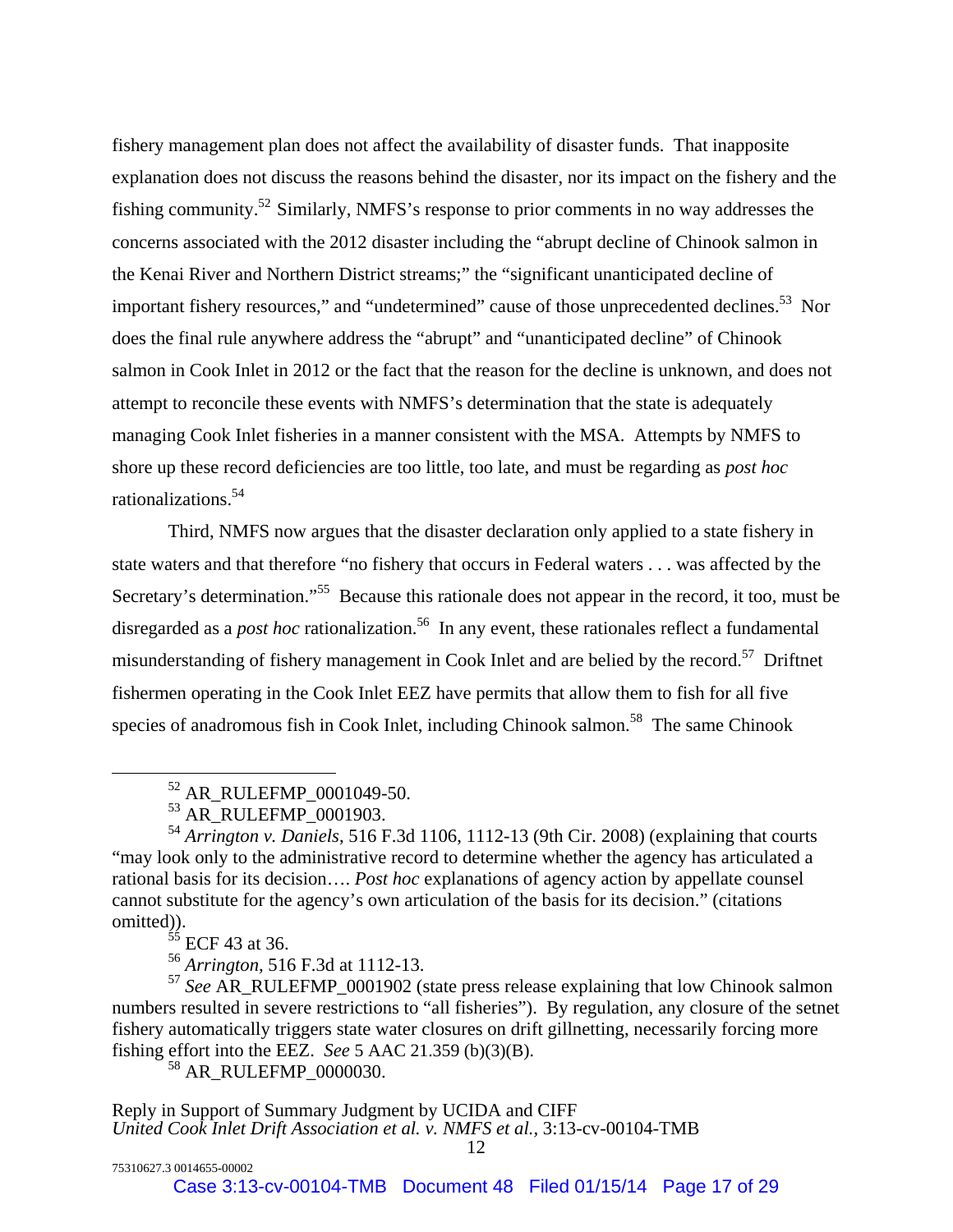salmon stocks that experienced an "abrupt decline" in the summer 2012 passed through the EEZ fisheries, and were subject to potential harvest *en route* to the Kenai River and Northern District streams. These salmon do not know political boundaries. Indeed, NMFS's own oft-stated rationale for deferring management to the state is to enable the state to manage all salmon stocks as a unit in both the EEZ and state waters. Put otherwise, the 2012 and NMFS attempt to argue otherwise are unpersuasive and unsupported in the record.

## **4. NMFS's Reliance on National Standards 3 and 7 Is Arbitrary and Capricious.**

UCIDA's opening brief demonstrated that even if NMFS had the discretion to remove a fishery that requires conservation and management from an FMP, NMFS's reliance on National Standards 3 and 7 to justify that decision was itself arbitrary and capricious.<sup>59</sup> NMFS responds that it did not *rely* on national standards, but instead ensured that Amendment 12 was *consistent* with National Standards  $3$  and  $7<sup>60</sup>$  The record shows otherwise.

Specifically, the final rule explains: National Standards 3 and 7 give the Council "the authority" to remove Cook Inlet from the Salmon FMP and that "the Council and NMFS's rationale for removing these areas from the FMP is explained in detail in EA Section 2.5 . . . ."<sup>61</sup> Section 2.5 of the EA in turn attempts to answer the question, "Is federal conservation and management required?" and then answers that question by discussing (only) National Standards 3 and  $7<sup>62</sup>$  The only other provision of the MSA that is discussed in Section 2.5 is MSA Section  $306(a)(3)(C)$ , which EA concedes does not apply.<sup>63</sup> If NMFS did not *rely* on these national standards, then they relied on nothing at all. Either way, NMFS's action is arbitrary and capricious.

As to the application of National Standard 3, UCIDA demonstrated that NMFS's decision to remove the Cook Inlet salmon fishery from the Salmon FMP was arbitrary and capricious because it did not result in management of the fishery as a unit through a properly developed fishery management plan (as contemplated by the MSA) and instead leaves a jurisdictional

75310627.3 0014655-00002

61 AR\_RULEFMP\_0001042, 0001048.

 <sup>59</sup> ECF 30 at 40-47.

<sup>60</sup> ECF 43 at 29.

 $62$  AR\_RULEFMP\_0000704-05.

<sup>&</sup>lt;sup>63</sup> AR\_RULEFMP\_0000712-13.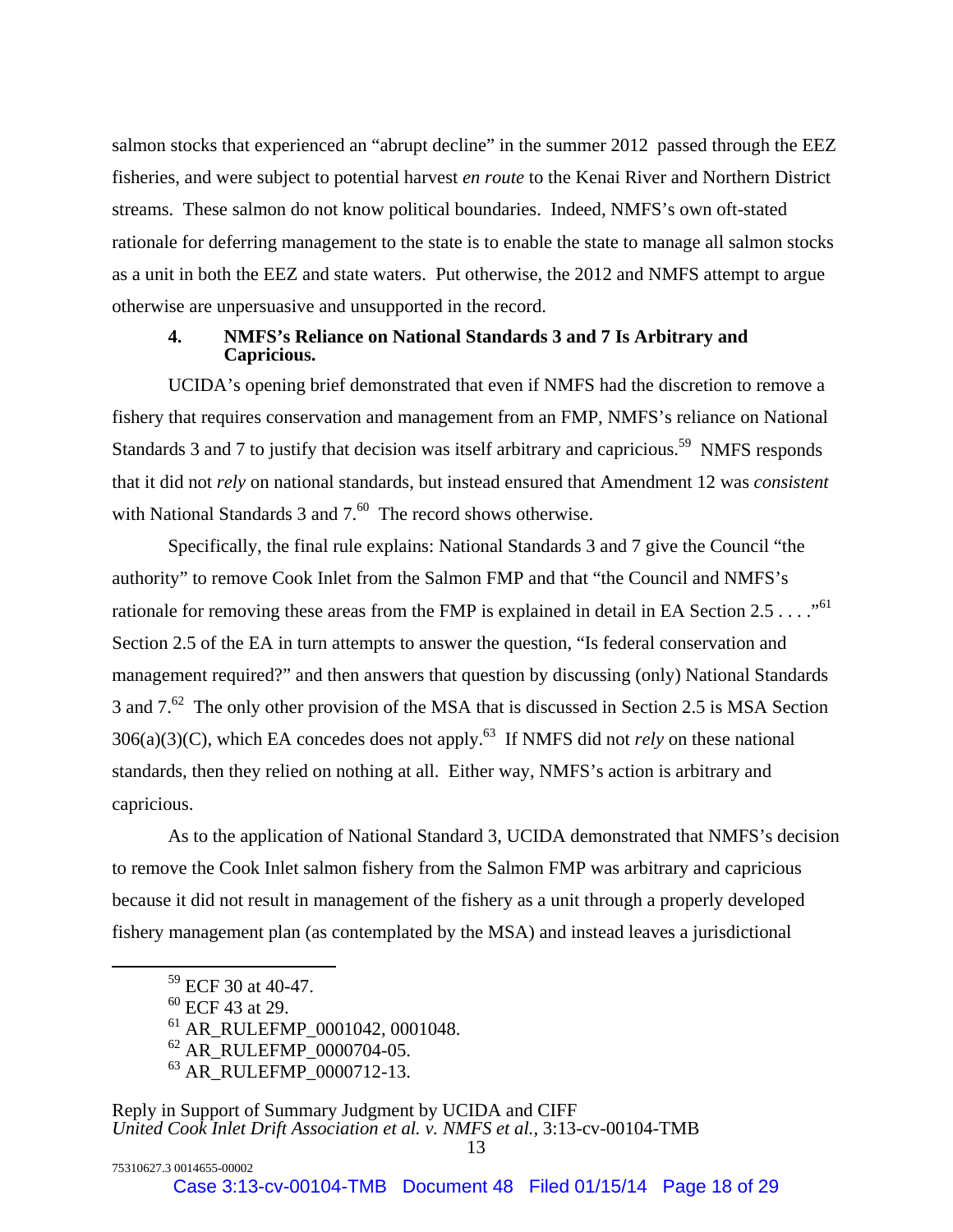loophole for unregulated fishing.<sup>64</sup> NMFS can point to nothing in the language of National Standard 3 that dictates a different result. National Standard 3 instructs that an "individual stock of fish shall be managed as a unit throughout its range."65 Proper delegation to a state through a fishery management plan can ensure management of the fishery in both state and federal waters as a unit. But, simply removing federal waters from the fishery management plan (as NMFS has done here) leaves the state able to regulate some vessels, but not others. This is not management "as a unit" and is consequently contrary to National Standard 3.

Additionally, NMFS attempts to marginalize the risk of unregulated fishing by claiming that NMFS and the Council carefully considered the possibility of that eventuality, and determined that engaging in such fishing was too risky for fishermen because the state would prosecute any vessel that entered state waters. The problem here is not whether the Council made such a determination (it clearly did), but whether NMFS had *any factual basis in the record to support such a conclusion*. Critically, NMFS's only citations to the record are to the conclusory statements in the EA.<sup>66</sup> But that document does not even identify the source of the state's legal authority to prosecute such fishermen, address questions raised by UCIDA as to how such authority could survive constitutional scrutiny, or address evidence presented by UCIDA that there were fishermen who were interested in exploiting that loophole despite the risks.<sup>67</sup> Accordingly, NMFS's reliance on National Standard 3 is arbitrary and capricious.

With respect to National Standard 7, UCIDA demonstrated that even if the National Standard 7 advisory guidelines could provide NMFS an exception to the statutory mandate in Section 302(h)(1) (and they cannot), NMFS's application of those guidelines was still arbitrary and capricious.<sup>68</sup> Specifically, UCIDA showed that NMFS misapplied the first factor in those guidelines -- "the importance of the fishery to the Nation and the regional economy" -- by asking whether a fishery management plan would "change" the importance of the fishery (a

75310627.3 0014655-00002

<sup>&</sup>lt;sup>64</sup> ECF 30 at 40-42.

 $65$  16 U.S.C. § 1851(a)(3).

<sup>&</sup>lt;sup>66</sup> ECF 43 at 40-41.

<sup>67</sup> AR\_RULEFMP\_0000037-39, 0000246, 00000272-73.

<sup>&</sup>lt;sup>68</sup> ECF 30 at 42-47.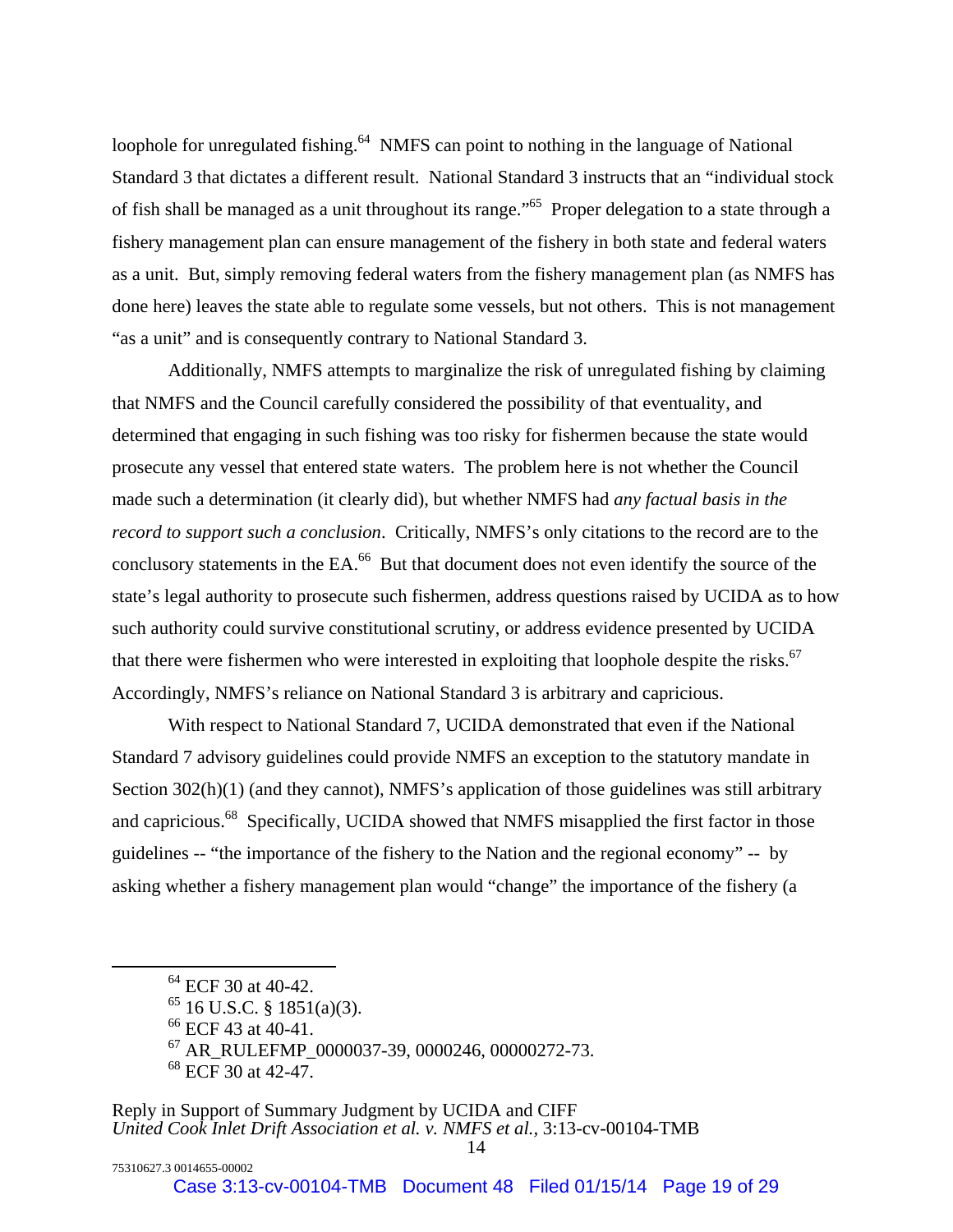factor not found in the guideline). 69 NMFS responds by claiming that it looked at the economic benefits of this fishery in other portions of the EA and then "found that the fishery is important to the nation."70 The problem with this argument is that the record citations offered by NMFS do not make any such finding; instead, they repeat the conclusion in the EA that the absence of a fishery management plan "will not change the importance of the salmon fishery."<sup>71</sup> While there is certainly no harm in NMFS inquiring as to whether a plan will result in change, such an inquiry is not a substitute for the fundamental determination necessitated by the guidelines: is this fishery a nationally or regionally important fishery? Describing the fishery and discussing potential changes does not answer that question. Put otherwise, NMFS has asked and answered the wrong question.

Similarly, UCIDA demonstrated that NMFS's unsupervised (and unsanctioned) deferral process was arbitrary because there are and remain serious concerns regarding the state's management of the fishery -- as demonstrated by acknowledgements from NMFS, the Secretary of Commerce, and other agencies.72 UCIDA also demonstrated that the state has asserted that it is not obligated to comply with the MSA in managing this fishery.<sup>73</sup>

NMFS tries to marginalize these serious issues by pointing to what it argues was a successful harvest in 2012 of nearly 4 million salmon allowing "Plaintiffs [to] account[] for 93% of the total sockeye harvest in Cook Inlet" in 2012. NMFS's decision to describe the 2012 season as some sort of banner year for fishing in Cook Inlet once again demonstrates a fundamental lack of understanding of the fishery and intentionally ignores the critical fact that the fishery was entirely closed for the set-net fishers -- who are among the individuals represented by Plaintiffs in this case.<sup>74</sup> NMFS further ignores that this important part of the fishery was closed *due to the worst expected Chinook salmon runs in 30 years*. 75 This resulted in

72 ECF 30 at 45-46 (collecting sources); *see also* AR\_RULEFMP\_0000324 (statement of U.S. FWS explaining significant concerns with Chinook salmon escapement goals).

73 AR\_RULEFMP\_0000035.

 $74$  ECF 33 at ¶ 15, 14.

75 AR\_RULEFMP\_00001872-74; ECF 33 at ¶¶ 5, 12, 14.

Reply in Support of Summary Judgment by UCIDA and CIFF *United Cook Inlet Drift Association et al. v. NMFS et al.,* 3:13-cv-00104-TMB

Case 3:13-cv-00104-TMB Document 48 Filed 01/15/14 Page 20 of 29

 $^{69}$  ECF 30 at 45.

 $70$  ECF 43 at 42-43.

<sup>71</sup> AR\_RULEFMP\_0001039-40.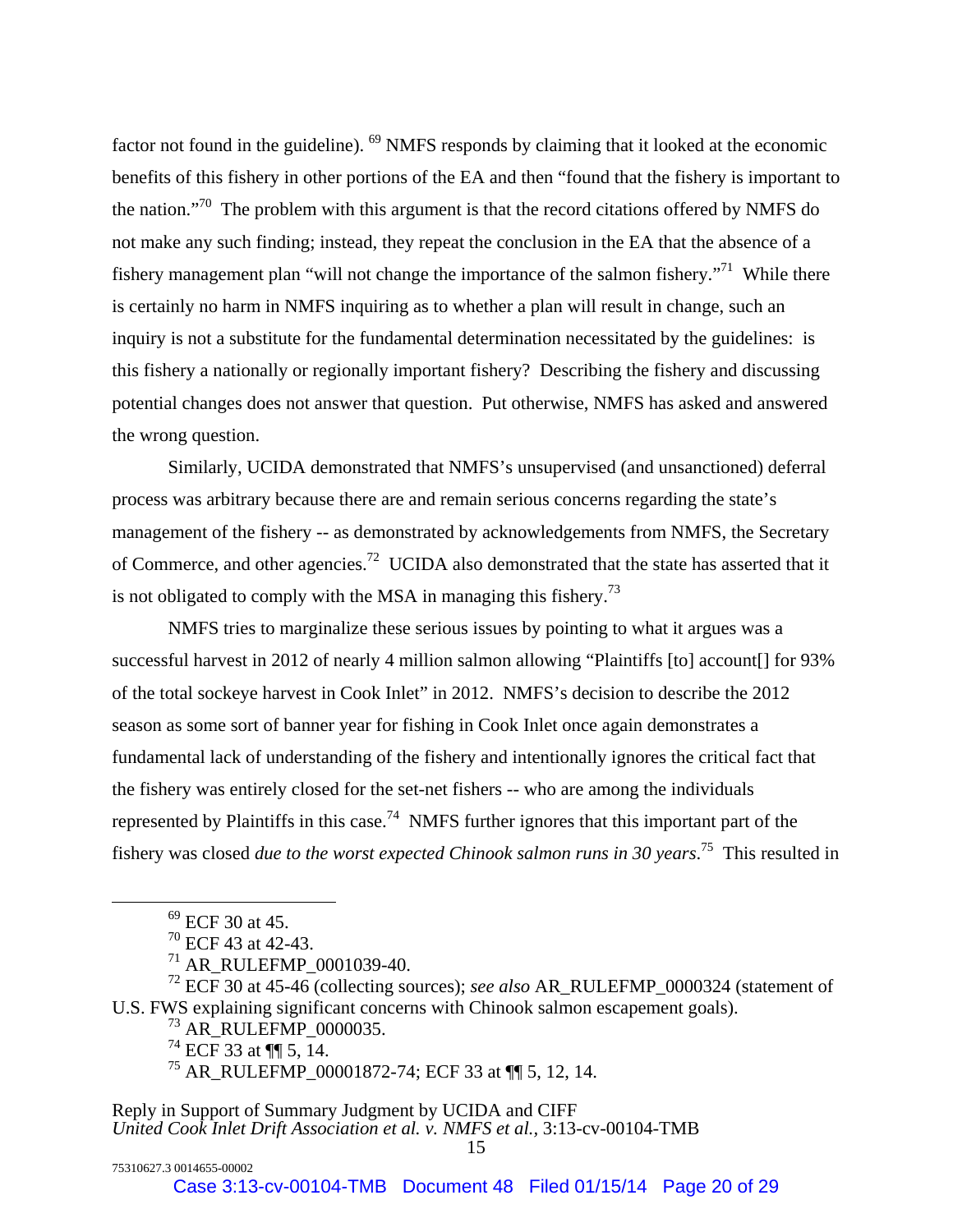"severe restrictions to all fisheries" including driftnet fishermen.<sup>76</sup> That Driftnet fishermen caught 93% of the sockeye is *only because the set net fishery was closed altogether*. Moreover, the state badly missed its escapement goals for the Kenai and Kasilof river stocks, which will, in turn, result in severely reduced runs in future years.<sup>77</sup> Far from a banner year, Cook Inlet fishing in 2012 was no triumph for anyone.

Moreover, UCIDA's concerns over diminishing salmon returns are grounded in hard facts in the record. The record remains unrebutted that several stocks in Cook Inlet have been extirpated during the state's management of the fishery.<sup>78</sup> As to harvests, Dr. Maw in cooperation with Jeff Fox (former state area biologist for the Cook Inlet salmon fisheries) produced a report graphing over 100 years of catch data for Cook Inlet. These tables show that the commercial harvest of four million salmon falls well below the historical average following passage of the MSA, and that the average harvest has declined by approximately 800,000 fish since the state passed its sustainable salmon policy in  $2000$ .<sup>79</sup> So while the total catch in 2012 may have produced the "third highest value in the last 10 years," that is only because the fishery has been under-performing for more than a decade.

Lastly, UCIDA is not alone in raising such concerns. NMFS itself concluded in 2011 that harvest of northern bound stocks in Cook Inlet has crashed and that sockeye runs to the Kenai were down due to state "management decisions leading to over-escapement as a contributing factor."80 Even more recently, in 2012, the Secretary of Commerce was forced to declare a disaster in Cook Inlet, leading the U.S. Fish and Wildlife Service -- the entity

 <sup>76</sup> *Supra* note 57; AR\_RULEFMP\_00001902.

<sup>77</sup> AR\_RULEFMP\_00001872-74.

<sup>&</sup>lt;sup>78</sup> AR\_RULEFMP\_000060-61.

<sup>&</sup>lt;sup>79</sup> AR\_RULEFMP\_0000071.

 $80\,76$  Fed. Reg. 20,180, 20,181 (Apr. 11, 2011). NMFS also tries to distance itself from its prior statement that "existing and future salmon fisheries create a situation demanding the Federal participation and oversight contemplated by the Magnuson Act." It does so by claiming that this statement referred only to the "East Area." Not so. The statement occurs in the introduction to the plan (governing both the East and West Area) and makes no distinction between these areas. AR\_NPFMC\_0972-73.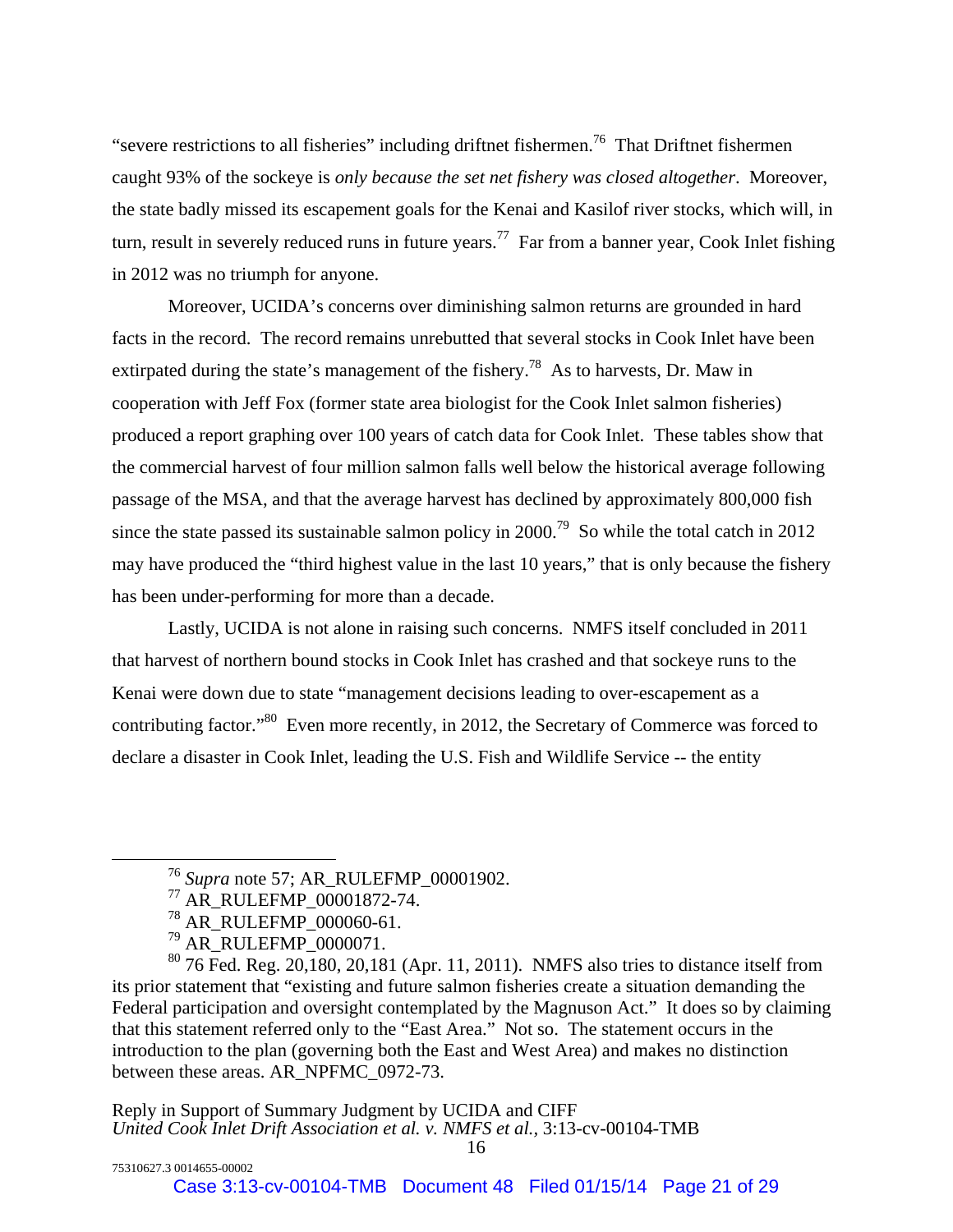responsible for managing certain subsistence fisheries in Alaska -- to express "significant concerns" with the methodology used by the state to set Chinook salmon escapement goals.<sup>81</sup>

Under these circumstances, it was patently arbitrary for NMFS to invent an unsanctioned "deferral" process to default to state management, in a manner that ensures no ongoing compliance with the MSA.

#### **B. NMFS's EA Violates NEPA.**

#### **1. UCIDA Has Standing to Challenge NMFS's Compliance with NEPA.**

Federal defendants challenge Plaintiffs' prudential standing by claiming that Plaintiffs assert wholly economic injuries falling outside of NEPA's "zone of interest."<sup>82</sup> NMFS's arguments have no merit and ignore both controlling case law and undisputed evidence in the Plaintiffs' standing declarations.

Prudential standing requires that a plaintiff assert an interest "arguably within the zone of interests to be protected or regulated by the statute or constitutional guarantee in question.<sup>83</sup> Purely economic interests or interests promoting environmental harm fall outside of NEPA's zone of interest.<sup>84</sup> But contrary to the federal defendants' characterization, and as established in Supreme Court and Ninth Circuit precedence, a plaintiff's injuries *are* within NEPA's zone of interest if they have "an environmental as well as an economic component."<sup>85</sup> Indeed, a plaintiff can "have standing under NEPA even if his or her interest is primarily economic, as long as he or she also alleges an environmental interest or economic injuries that are 'causally related to an act

75310627.3 0014655-00002

 $81$  AR\_RULEFMP\_0000324.

 $82$  ECF 43 at 45-49.

<sup>83</sup> *Ass'n of Data Processing Serv. Orgs., Inc. v. Camp*, 397 U.S. 150, 153 (1970).

<sup>84</sup> *Nev. Land Action Ass'n v. U.S. Forest Serv.*, 8 F.3d 713, 716 (9th Cir. 1993).

<sup>85</sup> *Monsanto Co. v. Geertson Seed Farms*, 130 S. Ct. 2743, 2756 (2010) (finding that commercial alfalfa farmers with an interest in potentially significant environmental effects related to genetically modified crops fall within NEPA's zone of interest).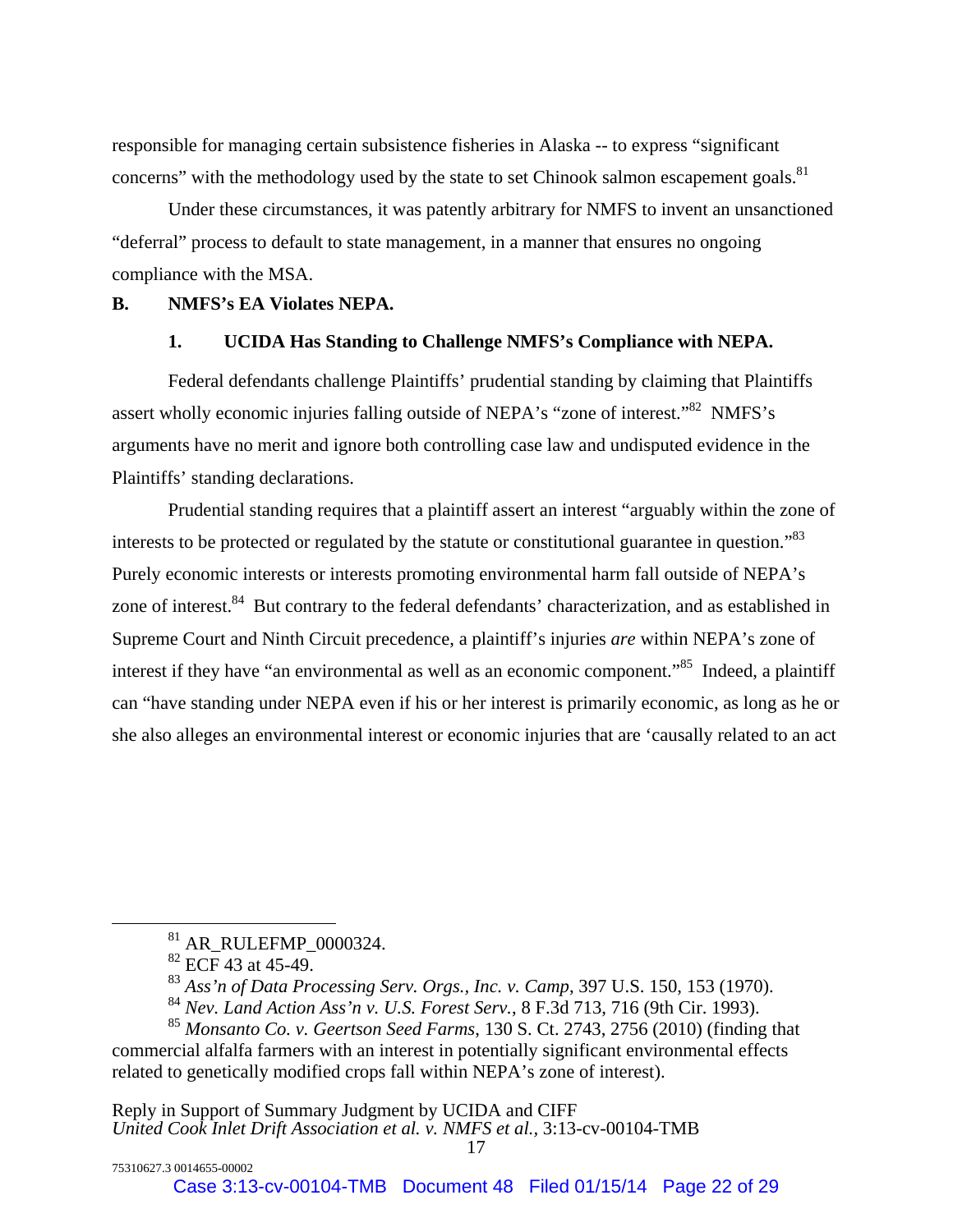within NEPA's embrace."<sup>86</sup> In addition, socioeconomic injuries, like those asserted by Plaintiffs, are also protected under NEPA.<sup>87</sup>

Plaintiffs' NEPA-related injuries are inextricably economic, environmental, and socioeconomic in nature.<sup>88</sup> This three-pronged stake in the fishery itself, and animating this lawsuit, is demonstrated by the Declaration of Dr. Roland Maw, UCIDA's Executive Director, who explains that UCIDA's mission is to "promote public policy that facilitates the sciencebased and orderly harvest of Cook Inlet salmon in a manner that is economically and ecologically sustainable and that protects commercial salmon fishing in Cook Inlet as a viable way of life."<sup>89</sup> Dr. Maw explains that UCIDA and its members are "committed to the protection" of the environment in Cook Inlet."90 Similarly, the Vanek Declaration explains that CIFF works to "advocate on behalf of all fishermen of Cook Inlet and for the coast community more generally," and that CIFF members are "fueled by the desire to save the commercial fishing industry... and protect the habitat and ecosystems that those species depend on."<sup>91</sup> In furtherance of these organizational mandates, Plaintiffs have challenged NMFS's cursory NEPA review of Amendment 12 because NMFS's complete failure to meaningfully consider the implications of federal abdication of conservation and management duties in Cook Inlet has resulted, and will continue to result, in significant economic, socioeconomic, *and* ecological injuries to the fishermen and fishing communities that Plaintiffs represent.

For example, NMFS's failure to take a "hard look" at the 2012 fishing resource disaster and concurrent failure to evaluate impacts associated with unregulated fishing in Cook Inlet resulting from its decision to approve Amendment 12, contributes to, and exacerbates the

 <sup>86</sup> *Ranchers Cattlemen Action Legal Fund United Stockgrowers of Am. v. USDA,* <sup>415</sup> F.3d 1078, 1103 (9th Cir. 2005) (quoting *Port of Astoria, Or. v. Hodel*, 595 F.2d 467, 476 (9th Cir. 1979)).

<sup>87</sup> *Monsanto Co.*, 130 S. Ct. at 2756; *see also Lake Erie Alliance for Prot. of Coastal Corridor v. U.S. Army Corps of Eng'rs*, 486 F. Supp. 707 (W.D. Pa. 1980).

<sup>88</sup> *See, e.g.,* ECF 32 ("Maw Decl.") at ¶ 5.

<sup>&</sup>lt;sup>90</sup> *Id*.<br><sup>91</sup> ECF 33 ("Vanek Decl.") at ¶ 6 (emphasis added). NFMS avers in a footnote that CIFF waived its right to bring NEPA claims by failing to comment on the salmon FMP EA. Dkt. 43 at 47 n.11. But CIFF was not required to raise comments already made by UCIDA. *See* '*Ilio'ulaokalani Coal.*, 464 F.3d at 1092.

Reply in Support of Summary Judgment by UCIDA and CIFF *United Cook Inlet Drift Association et al. v. NMFS et al.,* 3:13-cv-00104-TMB 18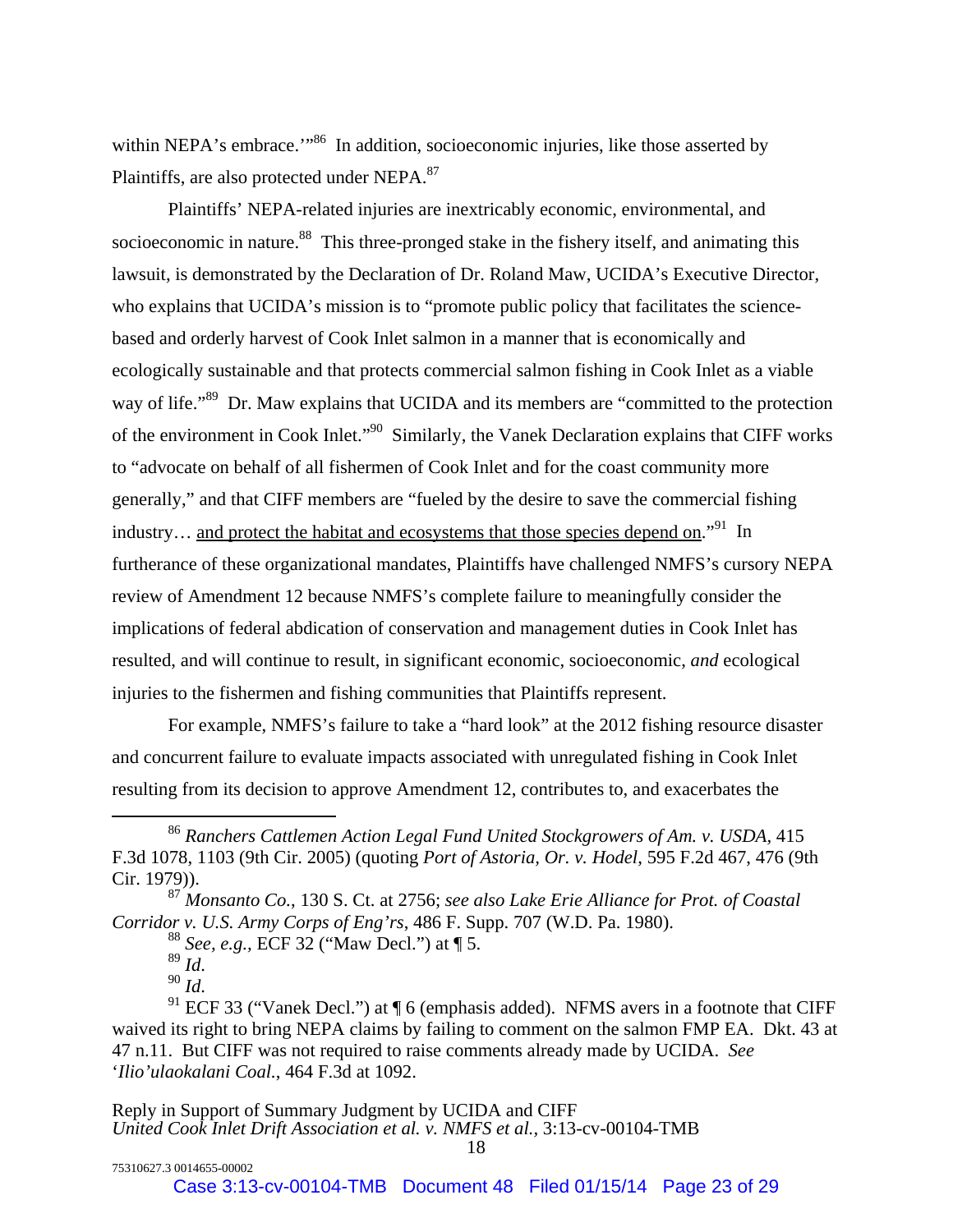environmental and economic injuries related to over-escapement and the potential for salmon stock depletion experienced by UCIDA's members. $92$  Plaintiffs are concerned not just with injuries that arise from their members, but also with the harm to the fishing communities that they represent and seek to preserve.<sup>93</sup> Without a robust and sustainably managed salmon fishery resource, these people and the communities they represent will be grievously injured.<sup>94</sup> In short, Plaintiffs' economic and socioeconomic injuries arise directly from the environmental impacts of NMFS's inadequate NEPA analysis and accordingly fall squarely within NEPA's zone of interest.

### **2. NMFS Failed to Take a Hard Look at the 2012 Fishery Management Disaster.**

UCIDA's opening brief demonstrated that NMFS violated NEPA by failing to address the 2012 fishery disaster in Cook Inlet.<sup>95</sup> NMFS concedes that it did not address the 2012 fishery disaster and attempts to justify that abject failure by maintaining that the disaster declaration is a "distinct action" unrelated to its decision to approve the Salmon FMP.

In fact, according to NMFS, the "commercial fishery failure" occurred "only in state waters."<sup>96</sup> This anemic attempt to artificially divide the fishery into state and federal subparts (which NMFS otherwise maintains is an inseparable unit) rings hollow. While the economic hardship may have been felt more by fishermen in state waters, the underlying biological basis for the disaster (the worst Chinook returns in 30 years) is grounded in the overall health of the entire fishery. NMFS has an obligation to reconcile those unexplained low returns of Chinook salmon with its insistence that the state has been adequately managing the resource.

<sup>&</sup>lt;sup>92</sup> *See, e.g.*, Maw Decl. at  $\P$  12 (over-escapement "seriously impacts the fishery resource" because "too many spawning salmon … can exhaust the available food supply"); *id.* at ¶ 23 (increasing opportunities for unregulated out-of-state vessels "destabilizes the fishery and puts the resource at risk, creating the potential for overfishing").

 $^{93}$  Maw Decl. at  $\P$  7 (stating that "[i]n addition to permit holders, UCIDA has approximately 65 associational members including fish processors, gear suppliers, crew members, and other interested members of the community"); Vanek Decl. at ¶ 5 (explaining that CIFF represents 446 members, seafood processors, and community members).

<sup>94</sup> *See* Vanek Decl. at ¶ 11 (state-facilitated over-escapement "created financial hardship for me, the fishing community, and moreover, it damages the health of the resource").

 $95$  ECF 30 at 47-48.

 $96$  ECF 43 at 49-50.

Reply in Support of Summary Judgment by UCIDA and CIFF *United Cook Inlet Drift Association et al. v. NMFS et al.,* 3:13-cv-00104-TMB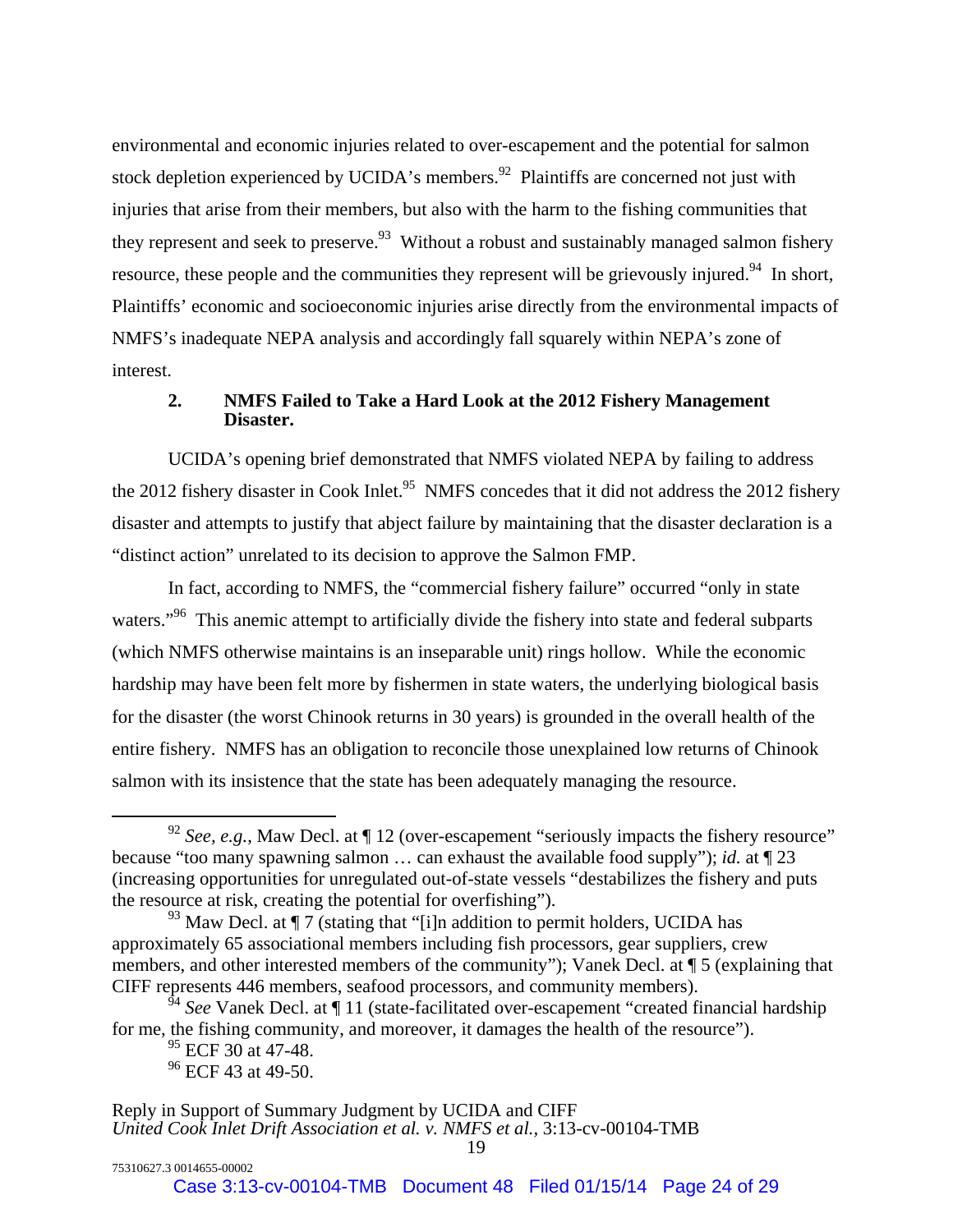While on the one hand, NFMS concedes that it did not address the 2012 crash, it alternatively maintains that it did so under a different name and was not required to use talismanic wording.  $97$  But the record demonstrates that NMFS did not address the 2012 fishery disaster by some other name. Indeed, NMFS could not have done so because, as the Governor explained, the declines were "unanticipated" and *because NMFS concedes that it does not even know the cause of 2012 disaster or why Chinook salmon returned in record low numbers*. Precisely because the 2012 disaster was an unprecedented and unanticipated event in Cook Inlet, NMFS was required to pause and take a hard look at the causes of the fishery crash before moving forward with its decision to abdicate responsibility to the state.<sup>98</sup>

Finally, NMFS also maintains that a supplemental NEPA analysis was not required because issuance of regulations implementing the Salmon FMP is not a major federal action, and even if it was, the decision to approve the Salmon FMP already occurred. Yet the law is clear that a regulation implementing a fishery management plan are a major federal action.<sup>99</sup> Indeed, when reviewing regulations implementing a plan, NMFS is required to revisit the plan itself to ensure consistency with the MSA.<sup>100</sup> In any event, the record belies any argument that NMFS's decision was somehow complete on June 29, 2012. Although NMFS issued its EA on that date, it still had not figured out how to respond to comments raised by UCIDA, and did not do so until publication of the final rule in December.<sup>101</sup> Moreover, the record demonstrates that NMFS was still involved in high level briefings addressing UCIDA's comments and concerns with Amendment 12 and the legal risks associated with approving the regulation when the disaster declaration was issued.<sup>102</sup> Given this extended administrative process, NMFS had no excuse to not issue a supplemental EA addressing the unprecedented events in Cook Inlet in 2012.

75310627.3 0014655-00002

<sup>&</sup>lt;sup>97</sup> ECF 43 at 50-51.

<sup>98</sup> *See Greater Yellowstone Coal. v. Lewis*, 628 F.3d 1143, 1158 (9th Cir. 2010) ("NEPA's 'look before you leap' requirements dictate that agencies 'consider every significant aspect of the environmental impact of a proposed action' *before* that action is approved." (citation omitted)).

<sup>99 40</sup> C.F.R. § 1508.18.

<sup>100</sup> *See Wash. Trollers Ass'n v. Kreps*, 466 F. Supp. 309, 312 (W.D. Wash. 1979). <sup>101</sup> AR\_Email\_0008963.

<sup>&</sup>lt;sup>102</sup> AR\_RULEFMP\_0001025 (internal memo dated September 4, 2012 discussing issues raised by prior UCIDA's comments)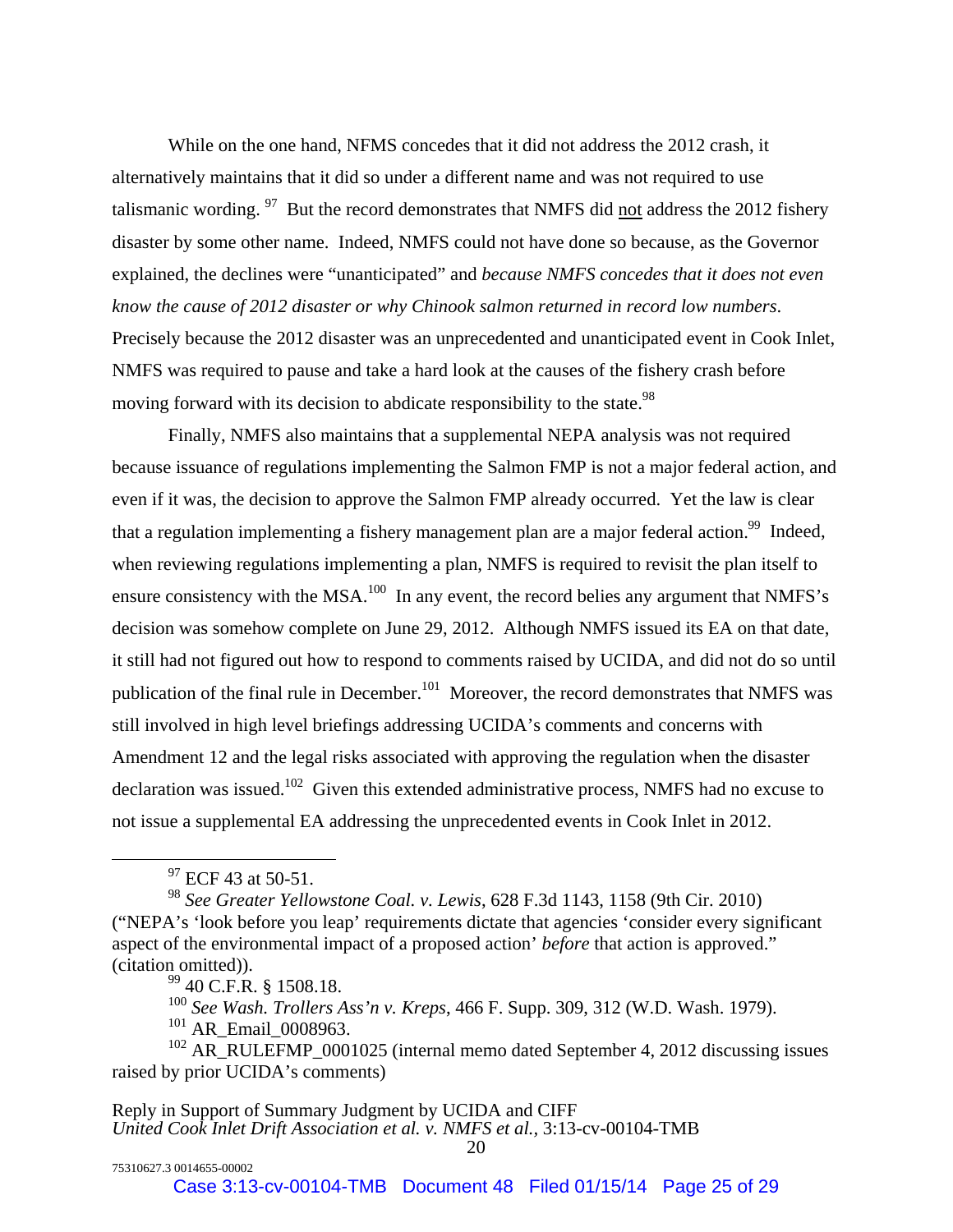### **3. NMFS Failed to Take a Hard Look at the Impacts of Unregulated Fishing in Cook Inlet.**

UCIDA previously demonstrated that NMFS failed to take a hard look at the impact of unregulated fishing in the  $EEZ$ <sup>103</sup> In response, NMFS largely regurgitates the conclusory analysis contained in the EA and fails to respond to UCIDA's concerns regarding the potential deployment of out-of-state floating processors and drum seiners (highly effective means of capturing a large portion of the run given the geography of Cook Inlet), or the intent of members of the fishing community to exploit this loophole.<sup>104</sup> NMFS simply assumed that no one would exploit this loophole without ever checking in with those with the means, motive, or expertise to do so. Because the EA fails to include "any material in support of or in opposition to its conclusions" that unregulated fishing is unlikely to occur, it fails to meet NEPA's hard look requirements.105

With respect to the state's authority to prosecute such vessels, NMFS can only point to evidence outside the EA, something that it is not allowed to do.<sup>106</sup> In any event, even if NMFS could rely on an explanation outside the EA itself, the cited discussion does not address or reconcile questions raised by UCIDA. More specifically, UCIDA questioned whether such supposed "authority to prosecute vessel operators for conducting legal activity in international waters would likely run afoul of constitutional limitations and further emphasized that this position "is entirely inconsistent with statements by NOAA's Office of General Counsel claiming that the State cannot regulate a fishing vessel in the EEZ unless that vessel 'chose' to get a State permit."107 These questions go unanswered in the EA (and the record) and clearly demonstrate that NMFS failed to take a hard look at the impacts of its decision.

<sup>107</sup> AR\_RULEFMP\_0000037-38. The State provides discussion of AS 16.05.475 which it claims would allow it to prosecute any unregistered fishing vessel that entered state waters. But the regulations implementing that provisions belie any such reading. Alaska Admin. Code tit. 5, § 39.120 elaborates that "Vessel registration is required before fishing or transporting

 <sup>103</sup> ECF 30 at 48-51. *See also Blue Mountains Biodiversity Project v. Blackwood,* <sup>161</sup> F.3d 1208, 1213 (9th Cir. 1998) (justification must be found in the EA itself).

 $104$  Dkt. 43 at 44.

<sup>105 161</sup> F.3d at 1214.

<sup>106</sup> *Id*. at 1213. *See* ECF 43 at 44 (citing AR\_AUDIO\_0038-39 and AR\_NPFMC\_02587).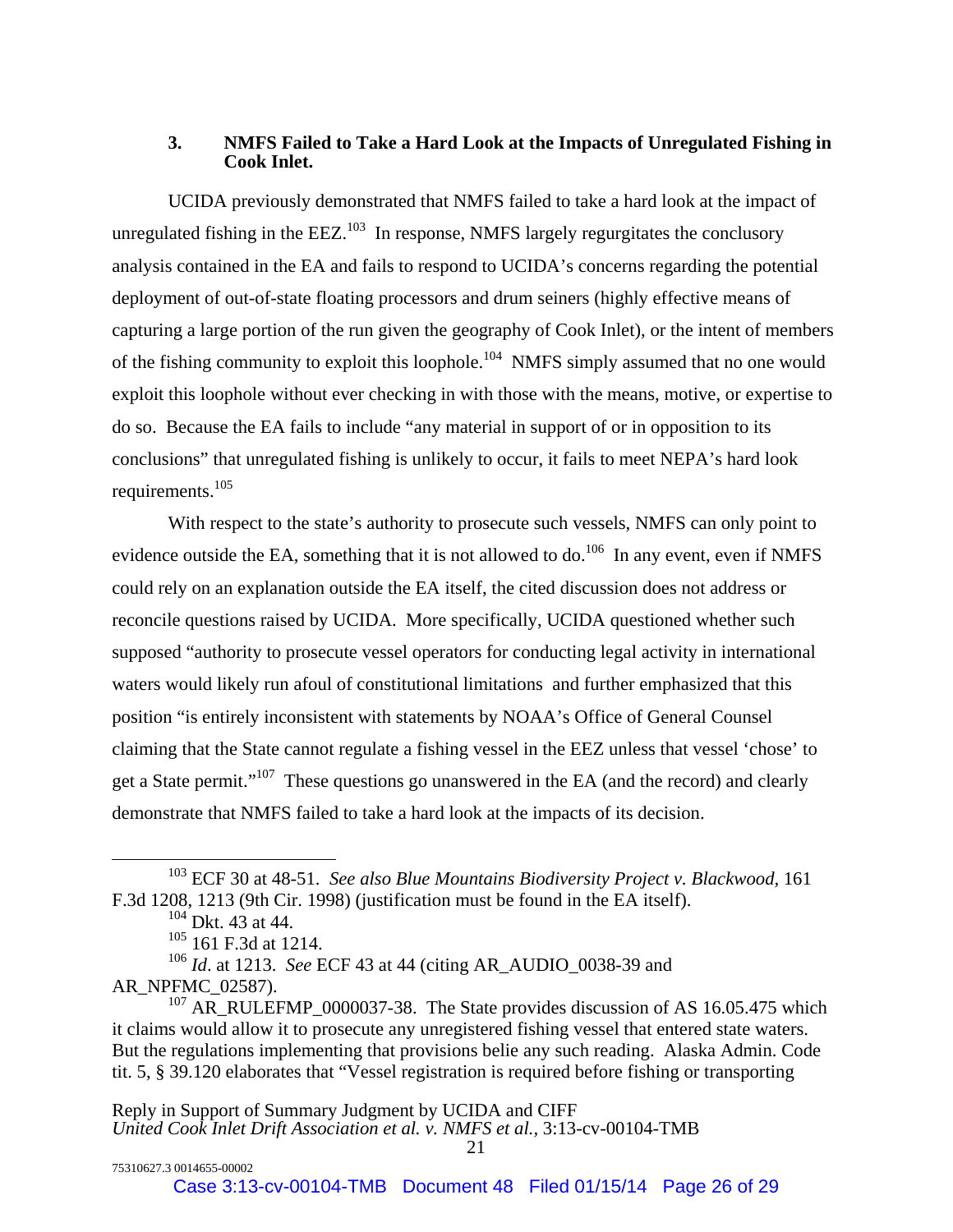#### **4. NMFS's EA Failed to Consider a Reasonable Range of Alternatives.**

In addition to the gross inadequacies demonstrated above, NMFS failed to consider a reasonable range of alternative because it used an "all or nothing approach" with regard to use of the delegation process. Instead of analyzing one alternative that either delegated management of all three historic net fisheries, or delegated none of them, NMFS instead should have considered the alternative of treating Cook Inlet separately from the other two historical net fishing areas. This third alternative presented by UCIDA was both reasonable and supported by specific factual distinctions between the fisheries. NMFS's failure to "'give full and meaningful consideration to *all* reasonable alternatives<sup>"108</sup> violates NEPA's express command.

NMFS attempts to justify its all or nothing approach by deferring to the Council's determination that there is no difference between the Cook Inlet salmon fishery and any other salmon fishery.<sup>109</sup> But NMFS cannot satisfy its hard look obligations under NEPA by deferring to unverified and unsupported conclusions by the Council.<sup>110</sup> Instead NMFS was obligated to address the concerns presented by UCIDA as to why Cook Inlet is distinct and should be treated separately from the other net fishing areas. NFMS's failure to do so was arbitrary and capricious.

#### **III. VACATUR IS THE APPROPRIATE REMEDY**

Because Amendment 12 is contrary to law and arbitrary and capricious, the appropriate remedy in this case is twofold and includes: (1) vacatur of the portions of Amendment 12 that apply to the West Area and the regulations implementing those parts of the plan, and (2) temporary reinstatement of those portions of the prior plan and rule. This twofold remedy would return the fishery to the status quo that existed prior to approval of Amendment 12 and its

 $\overline{a}$ 

unprocessed fish in any waters of Alaska" but is not required for those vessels merely transiting state waters en route to a fishing location.

<sup>108</sup> *W. Watersheds Project v. Abbey,* 719 F.3d 1035, 1050 (9th Cir. 2013) (emphasis added) (quoting *N. Idaho Cmty. Action Network v. U.S. Dep't of Transp.*, 545 F.3d 1147, 1153 (9th Cir. 2008)).

 $^{109}$  ECF 30 at 52-54.

<sup>110</sup> *See Flaherty*, 850 F. Supp. 2d at 54 (NMFS may not "rubber stamp the Council's decisions").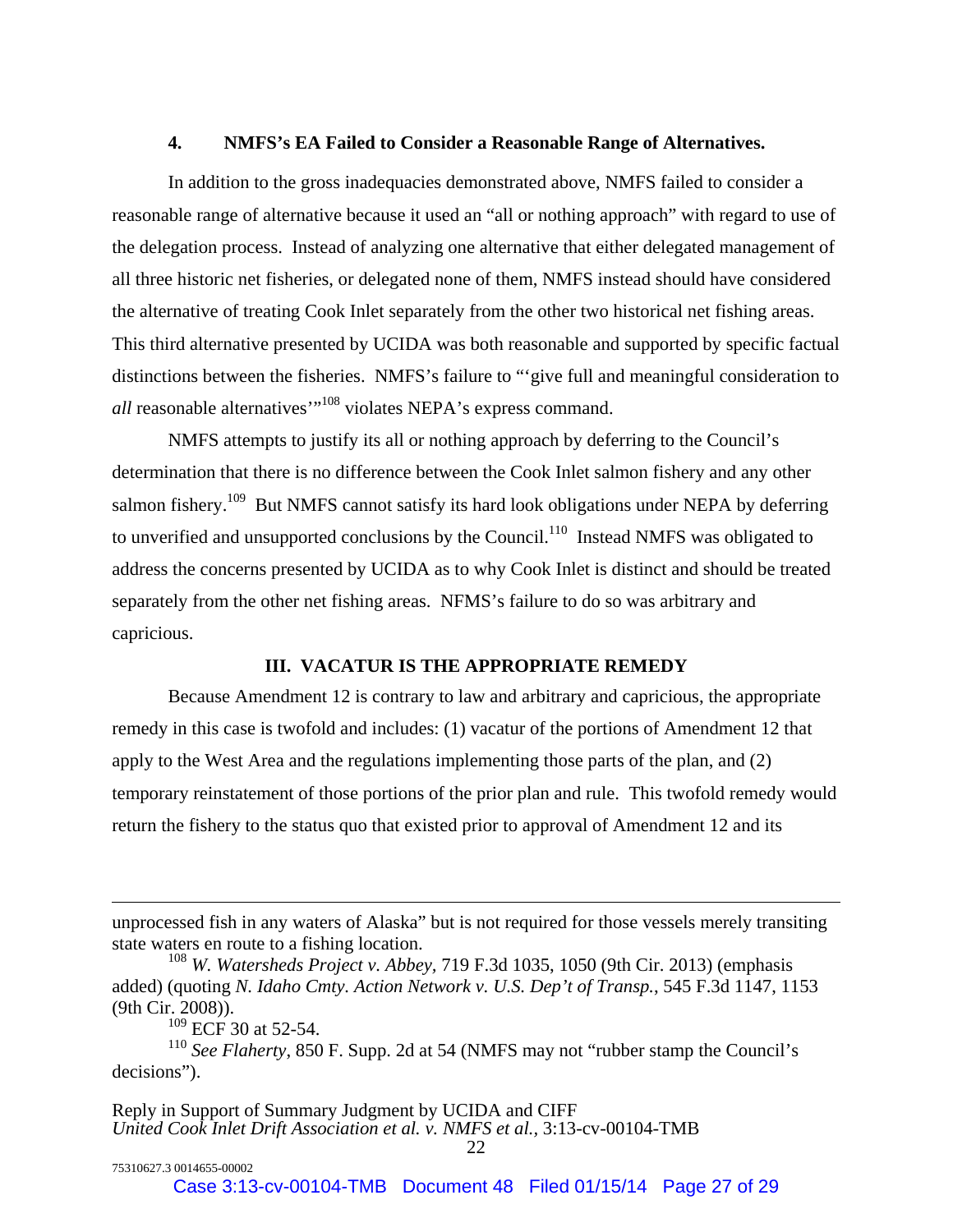implementing regulations and would prevent unregulated fishing in the EEZ, pending remand to NMFS to comply with the requirements of the MSA and NEPA.

In contrast, the Court should not implement the partial vacatur suggested by NMFS, which would vacate the regulations implementing Amendment 12, but not the relevant provisions of Amendment 12 itself. As NMFS concedes, that remedy would entirely close fishing in the EEZ portion of Cook Inlet, thereby depriving UCIDA of the fishery it seeks to protect through this lawsuit.

## **IV. CONCLUSION**

For all of the reasons discussed above and those presented in UCIDA's opening brief, the Court should grant summary judgment in favor of UCIDA because Amendment 12 and its implementing regulations are arbitrary, capricious, and contrary to law.

**DATED:** January 15, 2014

*/s/ Jason T. Morgan* 

Ryan P. Steen, AK Bar No. 0912084 Beth S. Ginsberg, Admitted *Pro Hac Vice* Jason T. Morgan, Admitted *Pro Hac Vice* jtmorgan@stoel.com Attorneys for United Cook Inlet Drift Assn. and Cook Inlet Fishermen's Fund